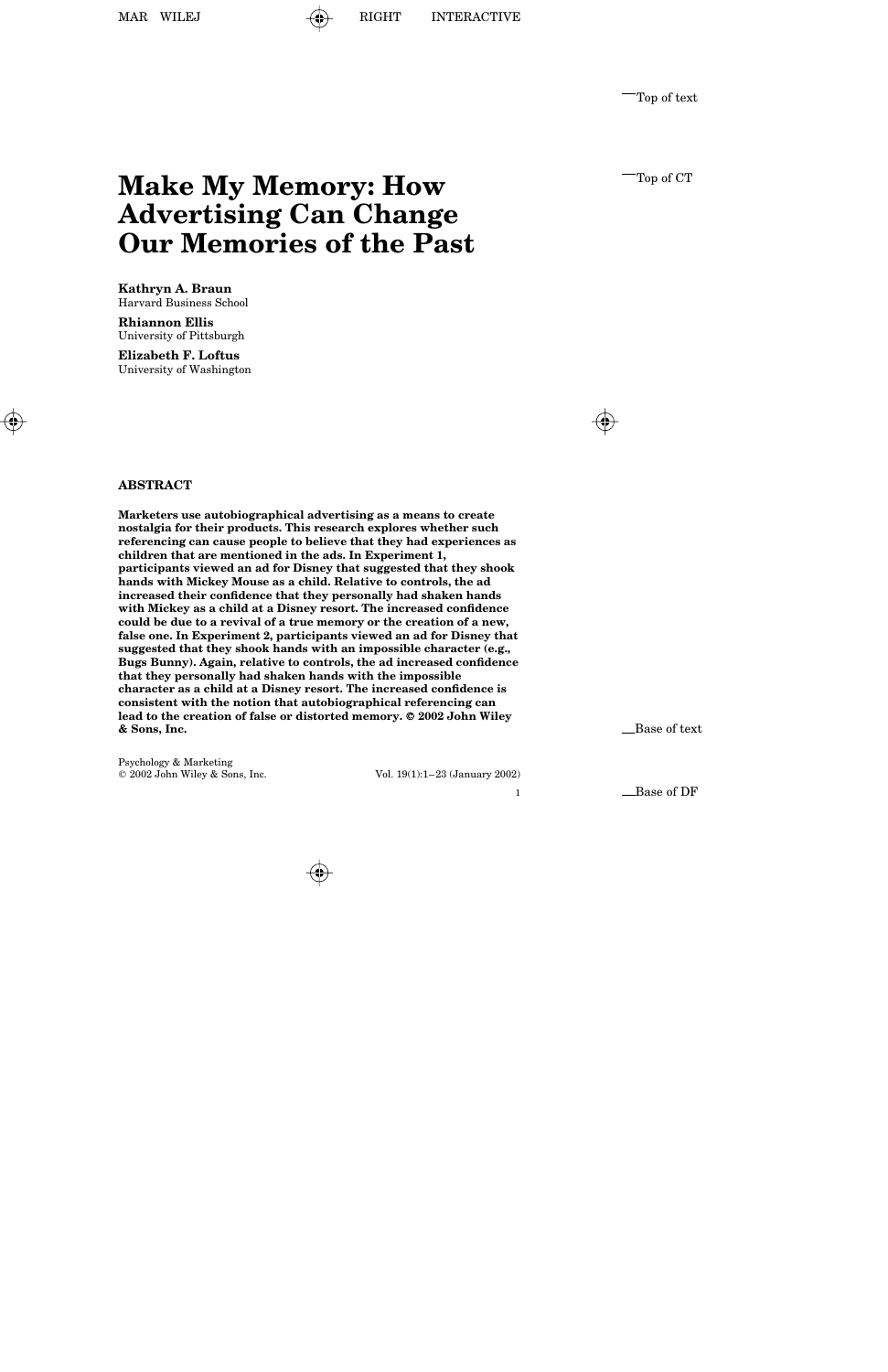Advertisers play off consumers' memories and emotions through the use of autobiographical referencing. The use of such referencing can cause consumers to focus less on rational product information and more on the feelings evoked by their recollected memories (Sujan, Bettman, & Baumgartner, 1993). Increasingly, marketers are using this technique to appeal to Baby Boomers where these past images represent lasting expressions of freedom and youth (Marconi, 1996). For example, Walt Disney celebrated the 25th anniversary of Disney World in Orlando with an advertising campaign entitled "Remember the Magic." The ads resembled vintage home movies and featured scenes of people swimming, meeting Mickey Mouse, and enjoying themselves on the theme park's exciting rides. The campaign's aim may have been to remind consumers of their own past happy childhood memories of the parkin order to get them to revisit.

But what if such referencing could change what consumers remember about their childhood memories of visiting the park? Not all consumers have had happy experiences at Disney nor do they all have the ability to accurately conjure up those childhood images at will. Because consumers may use the advertising as a cue to recollect their past experience, there is the possibility that these recently generated advertising images may alter what consumers ultimately remember about their own childhood. After all, there is evidence that cues that get people to think over and over again about manufactured childhood events can be a relatively easy way to create false memories or beliefs about childhood (Loftus, 1997). Such findings have raised concerns about the accuracy of memories surfaced in hypnosis, guided imagery, or other prompts in psychotherapy (Lindsay & Read, 1994; Loftus & Ketcham, 1994).

Marketers have found that autobiographical memories may be spontaneously activated within the context of an advertising message (Baumgartner, Sujan, & Bettman, 1992; Krugman, 1967). Marketers have further shown that they can increase the likelihood consumers will activate their memories by focusing on experiential information (Wells, 1986) or using dramatic narratives in their advertising campaigns (Boller, 1990). Autobiographical ads may cause consumers to imagine themselves in the advertised event, and this vicarious experience may alter how consumers remember their own past.

What if Disney's "Remember the Magic" campaign implanted memories into consumers of things that never happened? The possibility that marketing stimuli can direct, guide, or change consumers' autobiographical memories has gone largely untested. This research investigates whether the use of autobiographical referencing can cause imaginings of experiences (even impossible ones) that lead consumers to become more confident that certain events had happened to them as children. This possibility holds both managerial opportunities and ethical ramifications.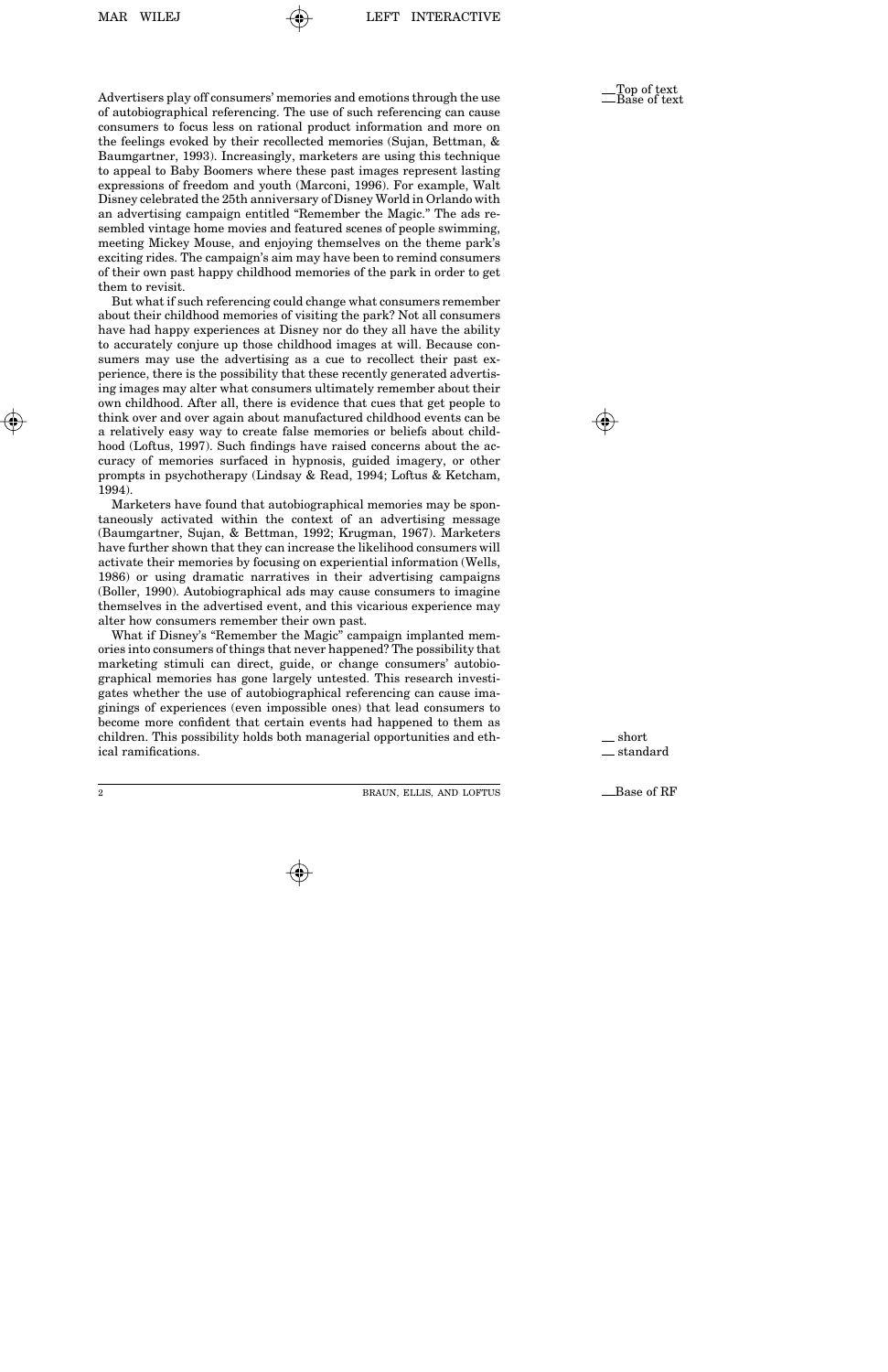#### **Autobiographical Memory**

Autobiographical memory can be defined as memory of past personal experiences. There has been much attention toward finding ways of accessing this type of knowledge because it is an important foundation of one's self-concept (Hyman, Husband, & Billings, 1994). Sigmund Freud, for instance, believed his patients had repressed traumatic childhood memories in their subconscious and believed it was necessary to understand his patients' original childhood experiences in order to understand their adult problems.

Psychoanalysts believe childhood is important for understanding relationships because this is when attachment occurs, and those early relationships are thought to be prototypical of later relationships (Ainsworth, 1985). As applied to the consumer setting, early childhood brand relationships may set the emotional stage for later adult brand relationships. Consumers' memories of brands or brand experiences from childhood thus may have a great consequence in their decision making, as they conjure up those past emotional attachments: "These trails of autobiographical memories— they are perceived as veridical records accompanied by strong visual and, hence, vivid reliving of the original experience—are not only important in themselves, but especially because they suggest that the *original* emotions are also likely to be important components of autobiographical memories" (Baumgartner et al., 1992, p. 55, italics added).

Both psychoanalysts and marketers use cues to prod people to remember their past. In his work Freud eventually came to the conclusion that his patients were fantasizing much of their childhood experiences based on his own suggestions. The marketing-research paradigms have focused on how brands might associate themselves with *actual* past consumer experiences. Virtually no research has examined memories of brand experiences, in particular childhood ones, and the manner in which the advertising influences those recollections. In light of previous findings on autobiographical referencing an important and yet unexplored question arises: Might exposure to an autobiographical ad alter consumer's recollection of a past childhood experience or even create a memory of an experience that never happened? For instance, some childhood memories may be based more on recurring ads consumers are exposed to rather than on recollection of actual childhood events. Similarly, some consumers may come to believe that they had taken part in an experience when in fact they had only viewed an ad of the event.

This alteration is possible because of the reconstructive nature of memory (see Schacter, 1995 for a full review; Braun, 1999, for its application in marketing). A consumer's past is constantly being updated to fit one's changing self-knowledge and social contexts (Bruner, 1986; Neisser & Fivush, 1994; Spence, 1982). The process of rewriting one's history is natural and allows one to adapt to possibilities in the future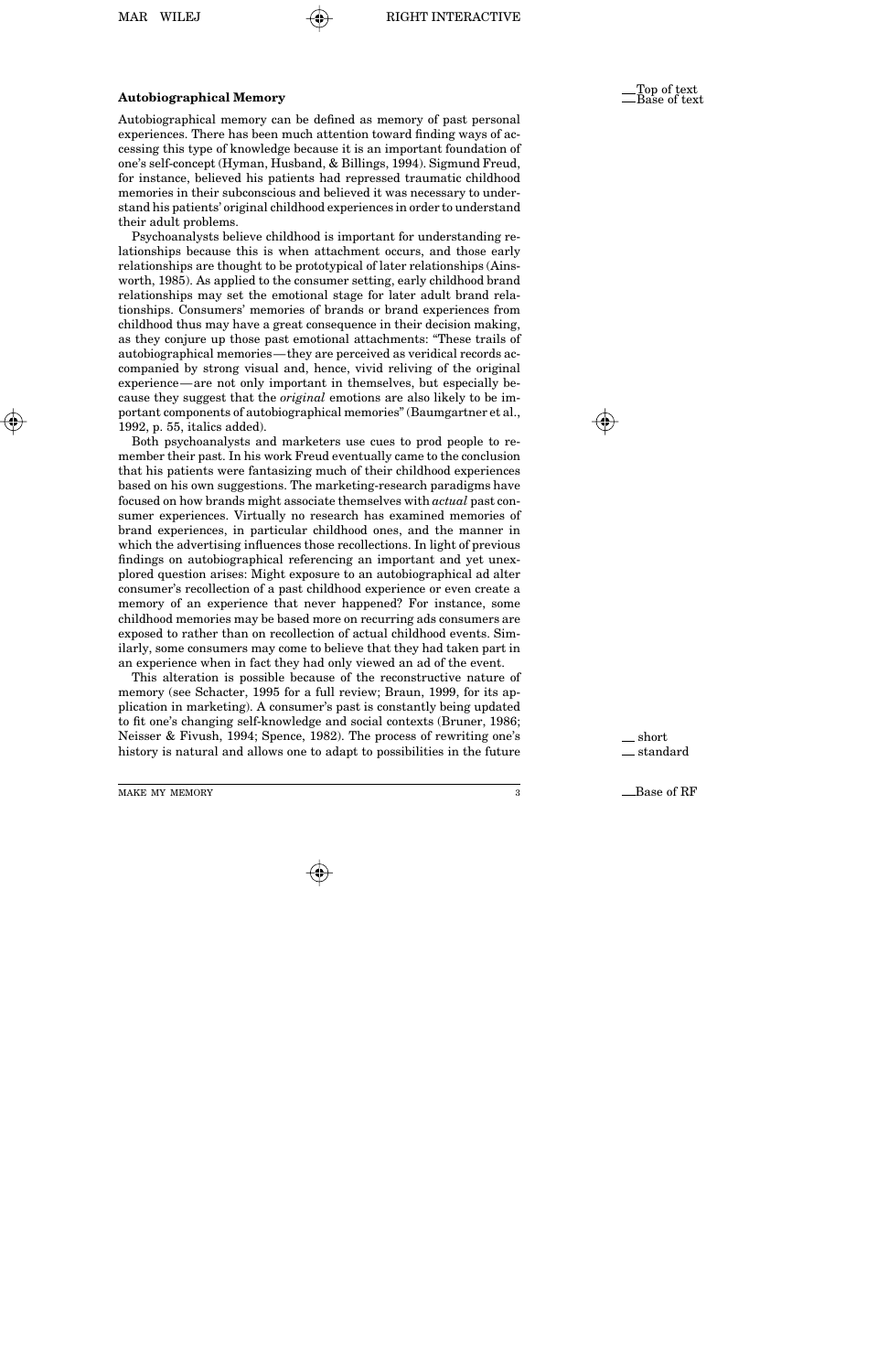(Hyman & Pentland, 1996). As time passes there lies a greater likelihood that temporally available information will be used to reconstruct, and perhaps distort, how the experience is remembered (Thompson, Skowronski, Larsen, & Betz, 1996).

#### **False Memories and Imagination Inflation**

Memories that have had time to fade are particularly subject to distortion. For example, Loftus and Pickrell (1995) suggested to adult participants that at age five they had been lost in a shopping mall and rescued by an elderly person. About a quarter of the adults fell sway to this suggestion. Using a similar procedure, Hyman and Pentland (1996) suggested and had participants imagine having spilled a bowl of punch at a wedding as a child. About a quarter of adults fell sway to this suggestion, and even more did so when imagination of the experience was encouraged. The false memories typically incorporated the punch-bowl incident into a broader account based on accurate personal knowledge. These studies show that with suggestion and imagination a significant minority of people can be led to believe that they had experiences that were manufactured, and many of them elaborated upon those false experiences with idiosyncratically produced details.

The act of imagining oneself having a childhood experience forces people to create alternatives to reality (if the experience never happened; Roese, 2000 discusses other effects of counterfactual thinking). The ease with which these vividly pictured figments of the imagination come to mind may promote their acceptance as real regardless of their actual veridicality (Schwarz, 1996). Such imagining might induce source attribution errors whereby the recently imagined event becomes confused with the actual past. Researchers find it is particularly difficult to detect differences between recent imaging and childhood memory. For instance, Johnson, Foley, Suengas, and Payne (1988) asked participants to think of actual or imagined personal events from either the recent past or childhood and then rate them on a number of characteristics. They found far fewer significant differences between actual and imagined childhood events than for actual and imagined recent events.

A common result of having people imagine an experience is increased confidence that the event occurred. Garry, Manning, Loftus, and Sherman (1996) looked at the relationship between cues asking participants to imagine an experience and the later reporting of the event happening to them as a child. In their paradigm they asked participants to rate the likelihood certain childhood events happened to them on a lifeevents inventory (LEI) containing many experiences, for example, getting lost in a shopping mall. Two weeks later, half of the participants were instructed to imagine themselves as children experiencing several of these events, including some that had never happened to them. Only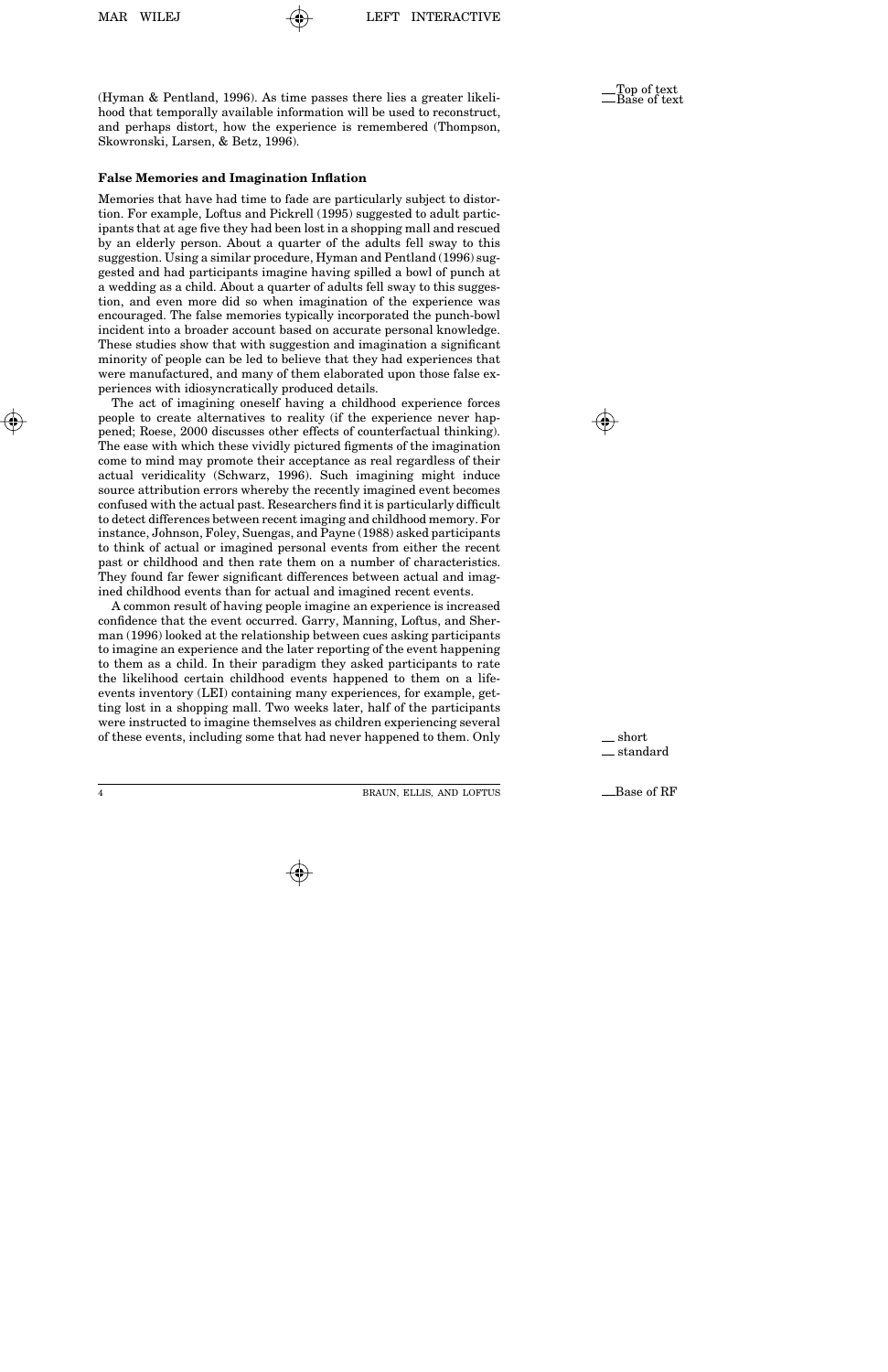participants who performed the imaginative exercise reported substantial rises in confidence that both actual and illusory incidents had occurred. The researchers called this effect imagination inflation.

# **Experimental Investigation**

Although there is empirical evidence that suggestions can influence childhood memory, a question arises as to whether it is possible for a marketer to exert an influence with suggestions in the form of advertising. The first study investigates whether autobiographical advertising can prompt consumers to image their childhood experiences so their memories become more consistent with the images evoked in the advertising. That first study focuses on a central childhood experience, visiting Disney World, and specifically shaking hands with Mickey Mouse. It is known from past research that pictures or images can trigger stronger remembering (Schacter, Johnson, Angell, & Gross, 1997), and that actions can be of superior value for prompting reconstruction because they typically form the unique attribute of a specific event (Anderson & Conway, 1993). Further, it is known that when people recount their past experiences they begin by visualizing perceptual details and embellish their memories based upon those details (Belli & Loftus, 1996). For that reason, the target ad incorporated various images from the park— from Disney's glistening castle to the mention of the theme song from "It's a Small World." The ad began with "Remember the Magic" and describes a day in the park from a child's perspective, with the culmination being shaking hands with Mickey Mouse. (See Figure 1).

It is predicted that if the ad is part of the reconstruction process, the ad elements or images may be likely to appear as part of consumers' reconstructed memory of their visit, regardless of whether or not the events had actually happened. In addition, if the ad causes imaging of the childhood experience, then this imagination process will lead consumers to believe the ad-based experience of shaking hands with Mickey happened to them as a child—advertising inflation.

# **EXPERIMENT 1**

The purpose of this study was to determine whether autobiographically focused advertising could directly affect how consumers remember a prior childhood experience. This is important for marketers because, although it is known that past experiences can be an important driver in future purchase, it is not known whether marketers can evoke or alter memories of childhood experiences through their advertising messages.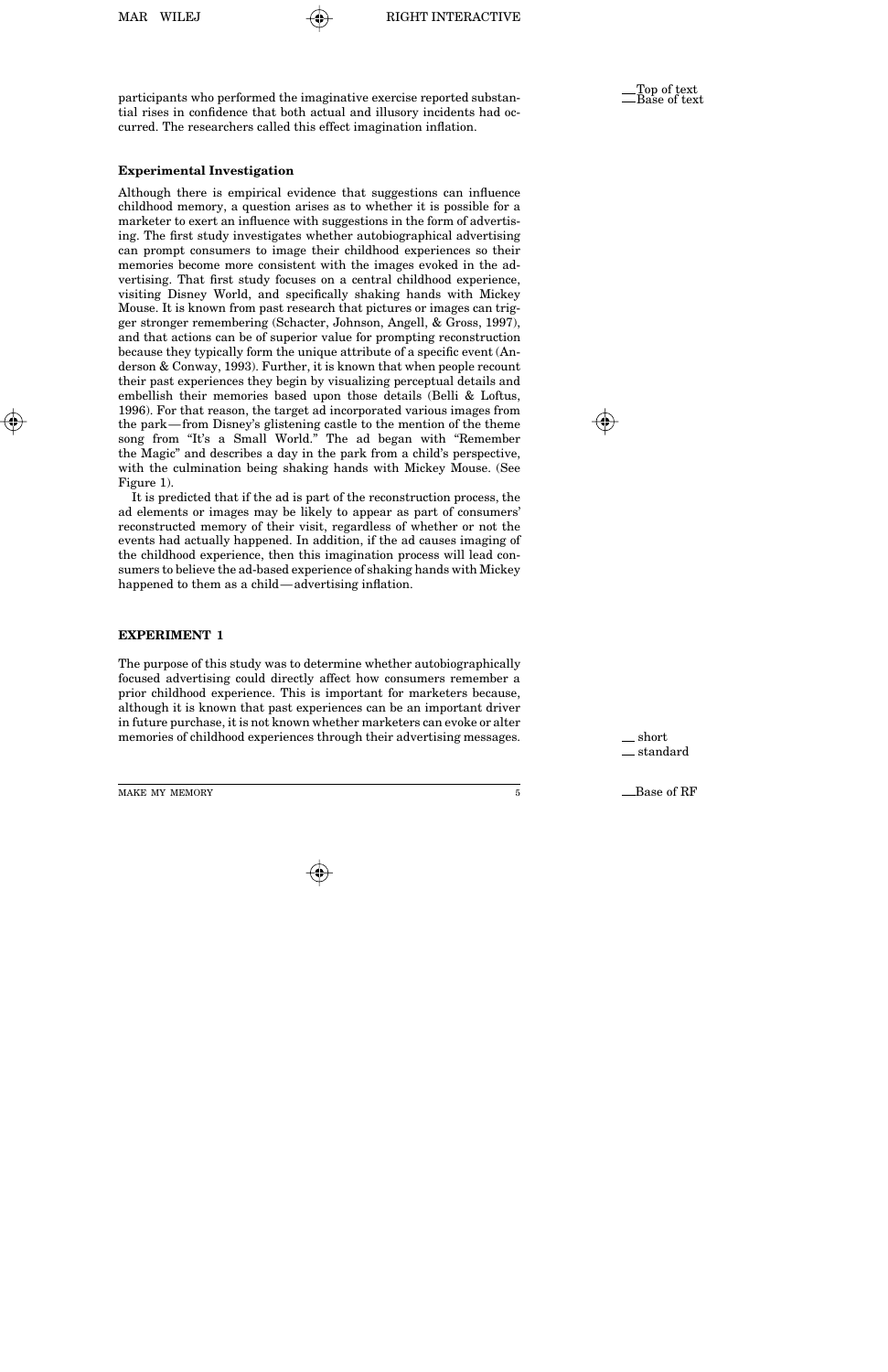

Go back to your childhood....and remember the characters of your youth, Mickey, Goofy, and Daffy Duck... Try to recall the day your parents finally brought you to their "home" at Walt Disney World® resort... Imagine how you felt when you first saw Mickey with your own eyes up close... Your mother pushing you in his direction so you would shake his hand, wanting to capture the moment in a picture. You needed no urging, but somehow the closer you got, the bigger he got... He doesn't look that big on TV, you thought. And a moment before reaching him you stop in your tracks. It hits you. And it hits you hard. Mickey, the character you've idolized on TV, is only several feet away. Your heart stops but that doesn't stop your hands from sweating. You wipe them off just before reaching up to grab his hand. The excitement rushes through you, you don't know whether you'll faint or explode. And then the moment is over, the only remnants being your flush face and a soon-to-be developed picture.

Moments such as these are lived every day at Walt Disney World® resort. All children get the chance to meet their favorite characters up-close. It's a memory we all share and hold dear as part of our childhood.

But the happy memories don't have to end there...The most memorable, most magical Walt Disney World® celebration ever is under way now! It's a spectacular "thank you" to everyone who has made our first 25 years so special. This once-in-a-lifetime celebration is filled with wonderful new shows and attractions, grand openings, and non-stop festivities everywhere you look! Relive your favorite Disney memories and create everlasting new ones anytime between now and January 31, 1998!

It's Time to Remember the Magic!

**Figure 1.** Autobiographical ad.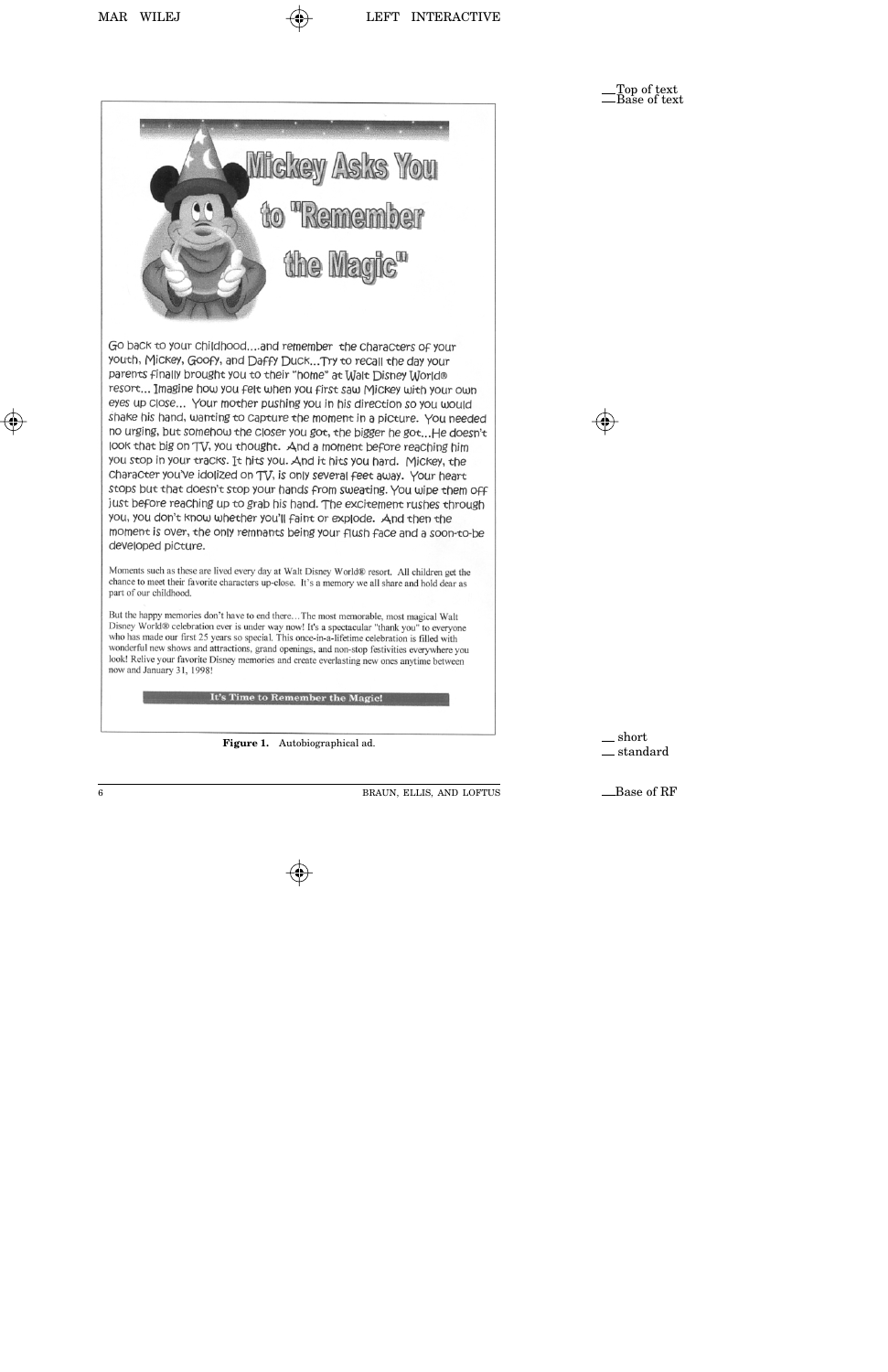## **Method**

*Subjects.* The participants were 107 undergraduates (64 female, 43 male) from a Midwestern university who received course credit for their involvement.

*Design.* A single-factor between-subjects design was used. Half the participants received the Disney ad, the other half received a control, non-Disney ad. The participants were randomly assigned to one of these conditions. Random assignment left 46 in the Disney ad condition, 51 in the control condition.

*Materials Procedure.* The experimental procedure was adapted from the Garry et al. (1996) imagination inflation paradigm. On the first week participants were given a list of 20 childhood events and asked to indicate whether or not the events had happened to them under the age of 10. They rated these on a 100-mm line where  $0 =$  definitely did not happen,  $100 =$  definitely did happen. The target item was "Met and shook hands with a favorite TV character at a theme resort." This item appeared fourth on the list. The LEI survey was given within several other experimental tasks. They were asked to come back the following week to finish one of those experiments.

The following week half were given the Disney ad, the other half the control ad, by another experimenter. They were encouraged to imagine themselves experiencing the situation appearing in the ad, and were given 5 minutes to write down how the ad made them feel and what it made them think about. Afterwards, participants rated the ad on four bipolar attitude scales anchored by: "unfavorable,"– "favorable," "bad– good," "unpleasant–pleasant," and "negative–positive" on a 100-mm line, where a higher score indicates more favorable attitudes. They rated how involving the ad was for them, with the use of empathy measures adapted from the Wells *R* scale (1986): "I felt I was right there in the ad experiencing the situation again," "I really got involved in the feelings provoked by the ad," "While I was looking at the ad, I could easily put myself in the situation," and "While looking at the ad, I felt that the events were happening to me." These measures were anchored from  $0 =$  "strongly disagree" to  $100 =$  "strongly agree."

After a 5-minute distraction task, the original experimenter from Week 1 came in, appearing to be rather panicked, and said there had been a problem with coding the autobiographical data and could they please fill out the life-events inventory again.

After a 15-minute distraction task, participants were asked about their memories of Disney in a questionnaire delivered by a third experimenter. Participants were asked directly if they had ever visited Disney before they were 10 and if so, to describe their memory of that event. They were asked how well they remembered the event  $(1 = "not at all,"$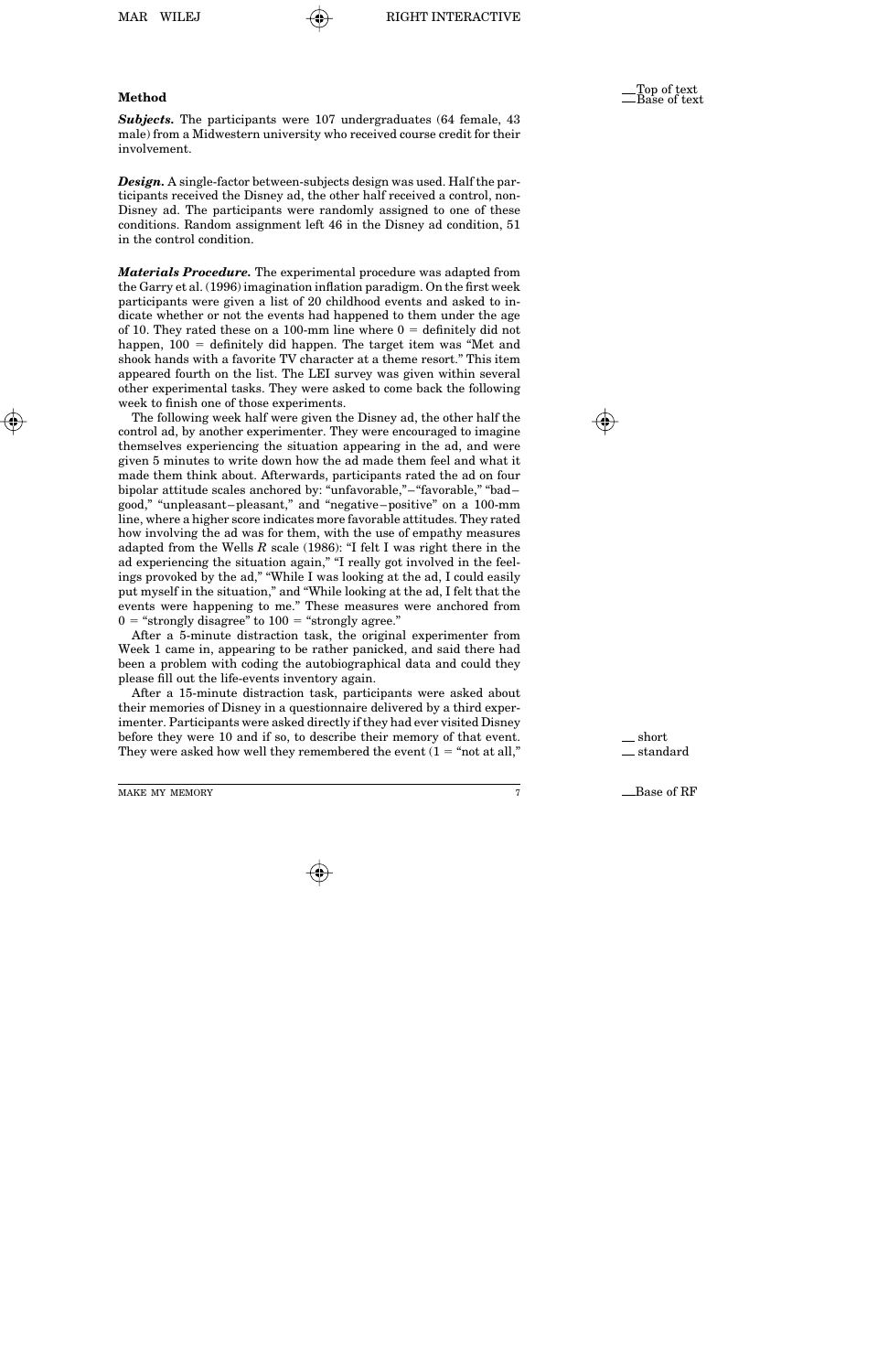$7$  = "perfectly") whether the memory was pleasant (where  $-3$  = "extremely unpleasant,"  $3$  = "extremely pleasant"), the emotional involvement in the experience  $(1 - \text{"nothing," } 5 = \text{"extreme"})$ , centrality to their childhood  $(1 - \text{``not central''})$ , and personal importance to their childhood (0 = "trivial,"  $100 =$  "very important"). These scales were adapted from Thompson et al. (1996). Last, as a means to assess demand characteristics, participants were asked what they thought the purpose of the experiment was, and whether or not they believed their memories of Disney had been influenced by the advertising.

# **Results**

*Coding Procedure.* Two independent judges coded participants' reactions to the ads and the recall statements of their Disney experience. They had no knowledge of the experimental hypotheses. Their interrater reliability was 0.83 and an average was used for the analysis.

*Autobiographical Effects of the Advertising.* The judges looked at participants' written protocols to determine whether there was mention of a past experience, a report that the ad caused the participant to imagine or evoke his or her experience, or mention of future expectations regarding the resort. Out of the 46 participants who received the autobiographical ad, 30 (or 65%) mentioned memories of Disney World, 34 (or 74%) mentioned that the ad caused them to imagine the experience, and 29 (or 63%) mentioned future visits to the park. For instance, one participant wrote:

It made me think back to when I was a kid and went to Disney World. It was great. I remembered eating all day long, riding on Space Mountain for the first time, and especially meeting Mickey Mouse! It made me want to beg my parents to go there over Christmas break. I want to re-live the memories I had as a child.

As Baumgartner et al. (1992) found, this reliving can cause nostalgic feelings:

I felt very nostalgic, remembering what it was like the first time I was at Disney World. Disney World seems like a fantasyland "dreamlike" place to visit. A magical place where memories take place.

Even those who had not visited the park in the past were able to generate this imagination process: "It made me want to visit Disney World even more than I already want to. It describes it just like I imagine it to be."

**Imagination Inflation.** To reiterate, a major goal of Experiment l was to access whether exposure (plus imagination) to an advertisement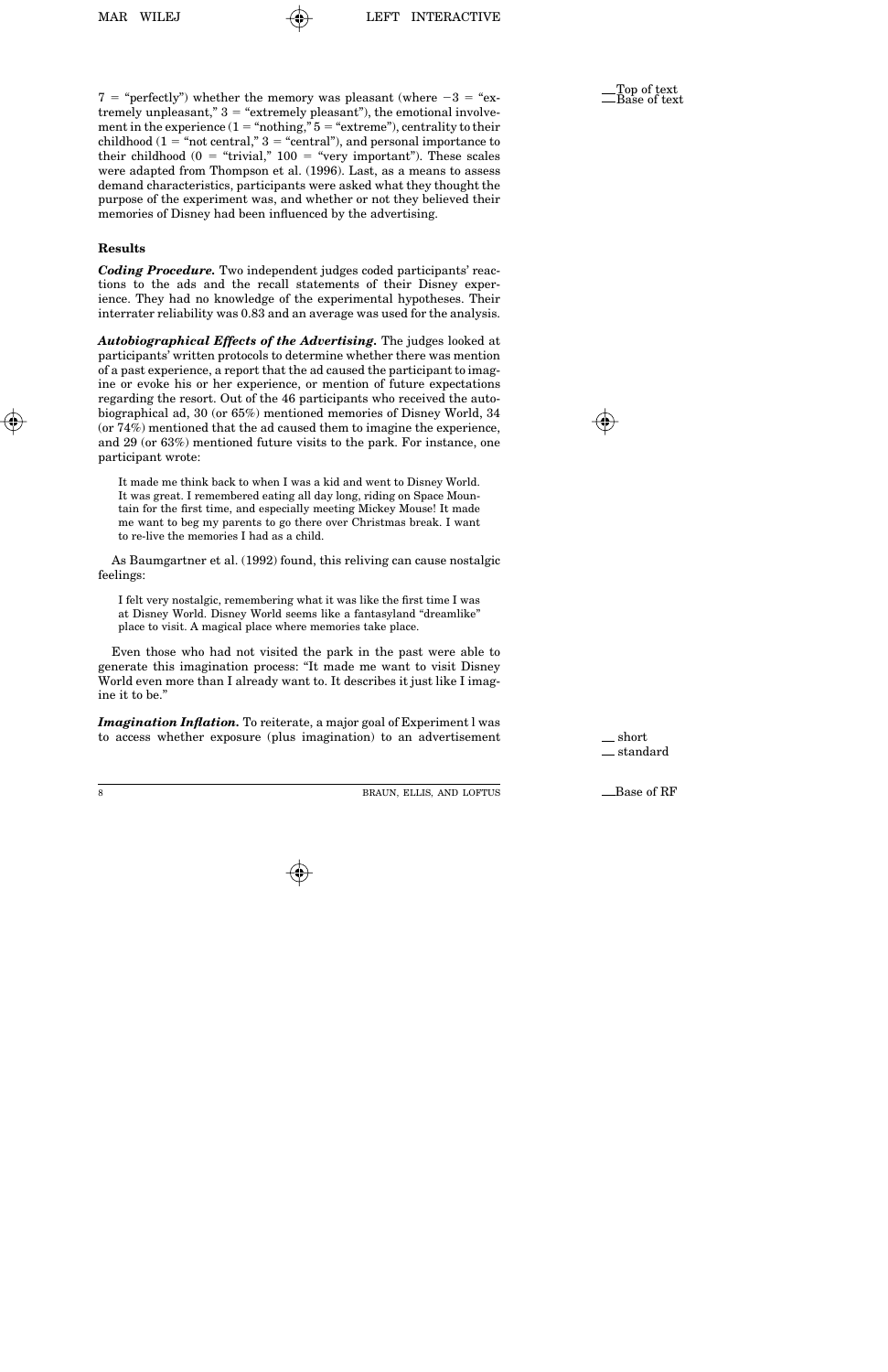about a product can increase participants' confidence that certain events occurred in their own past childhood experience with that product. The first analysis explored whether participants became more confident that the critical event occurred by examining whether LEI scores moved up or down, for the critical item "shaking hands with a TV character at a theme resort." The difference between Week 2 and Week 1 was the dependent measure—a score of 0 would indicate no memory change, a positive score a memory inflation, and a negative score a memory deflation.

Because the interest was in seeing if the ad could make the event more probable, people who were (at Week 1) quite certain that they had already experienced the shaking-hands event were eliminated from the data set. That left those who reported the shaking-hands incident had a low likelihood of occurrence on the first LEI, defined as a 0–50 on the line mark scale, to determine if the ad increased their confidence the event had occurred (as per Garry et al., 1996), which left 73 participants (32 control, 41 Disney). There are several ways to analyze this data. The first analysis looked at the number of people in each group that showed an increase, decrease, or same report on the LEI (see Figure 2). Significantly more people who received the Disney ad went up on the LEI, 90% versus 47% in the control, significantly different at  $\chi^2(2, N = 73)$  $= 17.3, p < 0.001$ . In addition, mean difference scores on the LEI were analyzed. A positive difference would indicate greater confidence the event had happened to them, a negative difference less confidence. The Disney group showed a more positive change,  $M = 37.05$ , than the



**Figure 2.** Experiment 1: Change in LEI "shaking hands."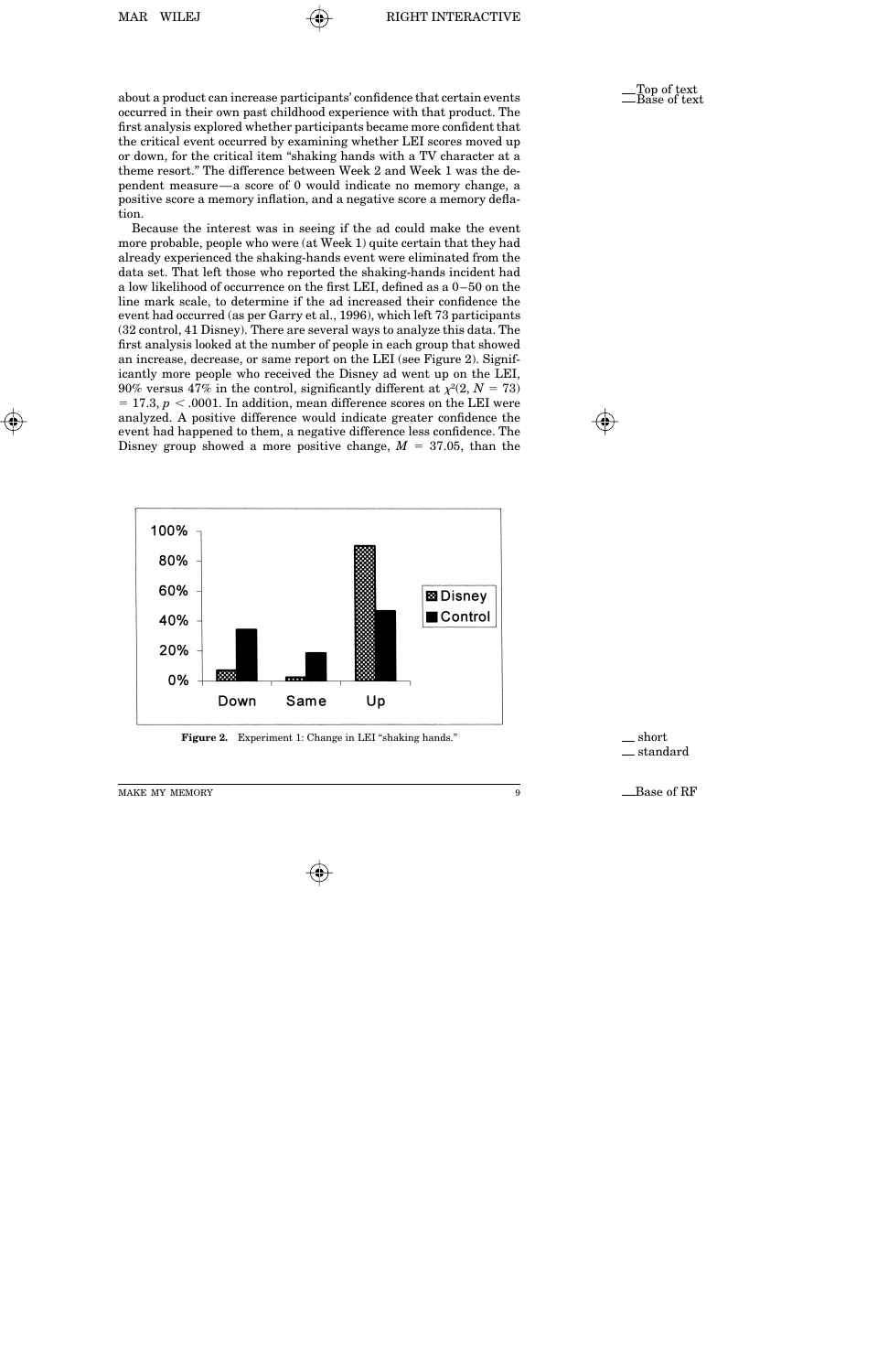control group,  $M = -1.5$  significantly different at  $t(71) = 5.93$ ,  $p <$ .0001. There were no significant differences on the other 18 items on the LEI test.

Another question of interest is which (if any) advertising measures would best predict the advertising/imagination inflation. Earlier work by Krugman (1967) suggests that autobiographical referencing may increase involvement, and Wells (1986) argues that traditional attitudetoward-ad measures may not effectively capture this effect. The four traditional ad-rating measures, where participants indicated their overall liking for the ad, loaded on one factor with coefficient alpha  $= .92$ and were combined into an ad attitude/rating index. The Wells *R* involvement with ad measures, where participants indicated how emotionally involved they became in the ad-based situation, also loaded on one factor with coefficient of 0.90 and were combined to form an involvement index. Here it was found that the correlation between the ad attitude index and the LEI memory change was  $r = .08$  and involvement in ad measures was  $r = .31$ , showing that in absence of the LEI change data, the Wells scale can capture the memory effects slightly better than traditional ad-attitude measures can.

*Disney Memory.* Thirty-four participants from the Disney ad group and 34 from the control group reported having visited a Disney park in the past. They were asked to describe and rate that visit on several scales. The two judges coded the recall statements on the number of words, independent thoughts, positive thoughts, negative thoughts, and elements from the ad that were mentioned. For the latter, the judges looked at the recall statements for usage of words from the ad (e.g., "magical") and actions from the ads (e.g. "cool rides" or hearing "It's a Small World"). One participant, who appeared to be heavily influenced by the advertising, wrote:

Went on lots of different rides, met Mickey Mouse, watched the "Small World" show . . . hug . . . Got sick from too much junk food, got drenched on log ride...

The ad had featured meeting Mickey Mouse, the "It's A Small World" song, and a variety of rides and food. That response would have scored a 4 on elements. Because some of these ad-suggested ideas may naturally appear in one's recall of Disney, the autobiographical ad condition was compared to the control condition to assess whether the ad increased their appearance. There were no significant differences in the length or number of thoughts between the Disney/control condition;  $M = 31$  words in the Disney condition,  $M = 26$  in the control condition;  $M = 4.4$  thoughts in the Disney condition,  $M = 4.1$  in the control condition. There were significantly more positive thoughts  $(M = 3.6)$  in the Disney ad condition than in the control  $(M = 2.8, t[66] = 2.07, p = .02)$ .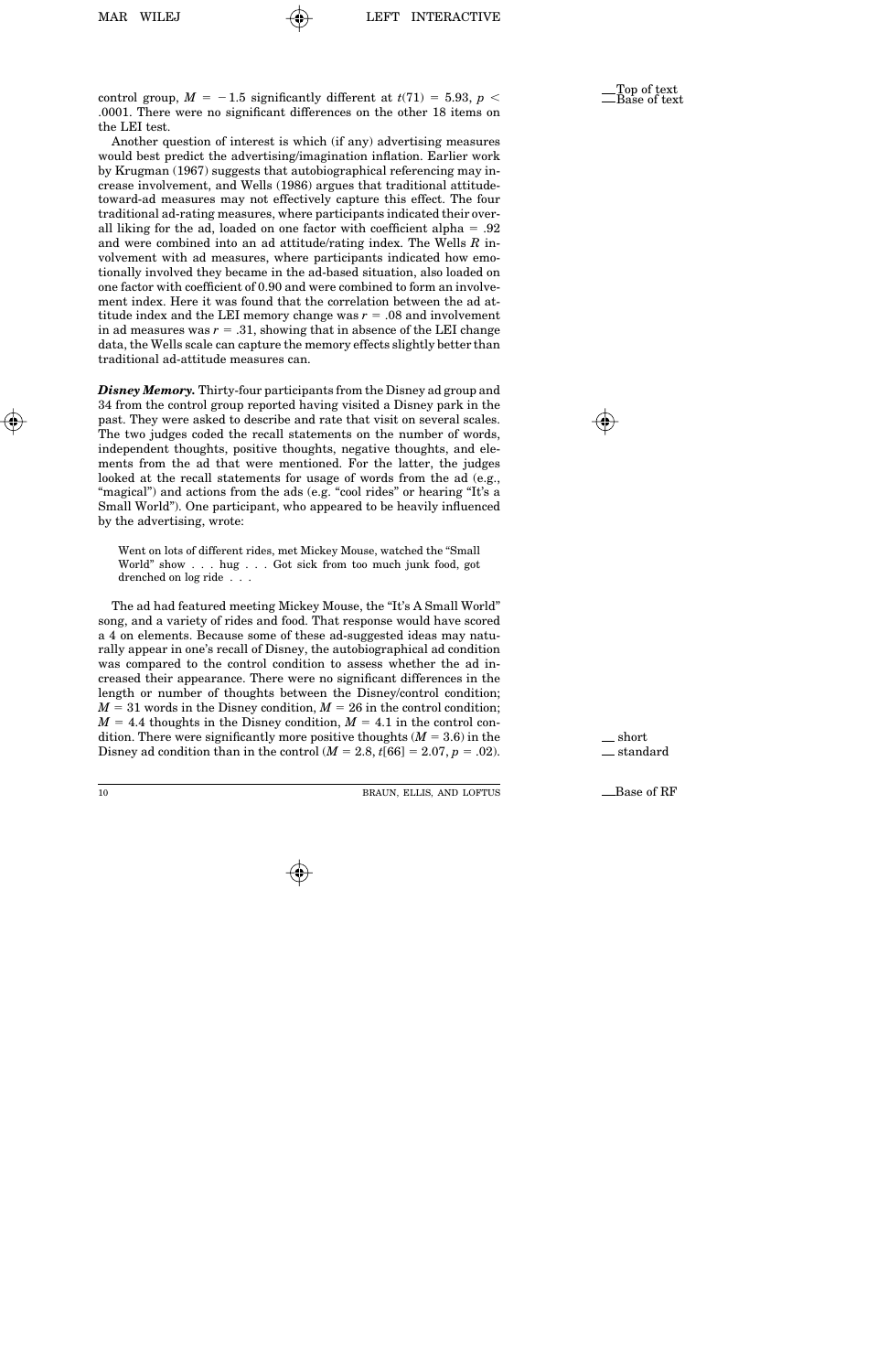There were no differences in negative thoughts;  $M = 0.79$  in Disney,  $M = 0.50$  in control,  $t \leq 1$ . There were more ad elements appearing in the recall in the ad condition  $(M = 2.38)$  than in the control  $(M = 1.47)$ ,  $t[66] = 2.65, p = .005$ .

Participants also rated their memory on several objective measures; means appear in Table 1. Those who received the Disney ad rated their memories as being more personally important,  $t(66) = 1.93$ ,  $p = .025$ ; better remembered,  $t(66) = 3.11$ ,  $p = .001$ ; more pleasant,  $t(66) = 2.17$ , *p* = .015; and more central to their childhood,  $t(66) = 1.59$ , *p* = .055 than those who did not receive the Disney ad. There were no significant differences in emotive aspects of recall,  $t < 1$ .

*Demand.* Participants were asked to guess the purpose of the experiments in order to assess demand factors. No one correctly responded that the advertising was intended to alter their childhood memories. Additionally, participants were asked whether the advertising helped them remember anything from their own experience that they might

|                                                                                           | Experiment 1 |             |                     |
|-------------------------------------------------------------------------------------------|--------------|-------------|---------------------|
|                                                                                           | Disney       | Control     |                     |
| Personal importance $(0 = trivial,$<br>$100 = very important$                             | 64           | 51          |                     |
| How well remembered $(1 = not$<br>at all, $7 = perfectly$ )                               | 4.8          | $3.9\,$     |                     |
| Pleasantness of visit $(-3)$ = ex-<br>tremely unpleasant, $3 = e$ x-<br>tremely pleasant) | 2.4          | 2.0         |                     |
| Centrality to childhood $(1 = not$<br>$central, 3 = central)$                             | 2.2          | 1.7         |                     |
| Emotional involvement $(1 =$<br>nothing, $5 =$ extreme)                                   | 3.6          | 3.5         |                     |
|                                                                                           | Experiment 2 |             |                     |
|                                                                                           | Ariel        | <b>Bugs</b> | Nonautobiographical |
| Personal importance $(0 = trivial,$<br>$10 = \text{very important}$                       | 5.6          | 5.5         | 5.0                 |
| How well remembered $(1 = not$<br>at all, $7 =$ perfectly)                                | 4.4          | 4.3         | 3.9                 |
| Pleasantness of visit $(-3)$ = ex-<br>tremely unpleasant, $3 = ex$ -<br>tremely pleasant) | 2.1          | 2.4         | 2.1                 |
| Centrality to childhood $(1 = not$<br>$central, 3 = central)$                             | 2.3          | 2.2         | 1.8                 |
| Emotional involvement $(1 =$<br>nothing, $5 =$ extreme)                                   | 3.8          | 3.8         | 3.5                 |

#### **Table 1. Objective Memory Measures**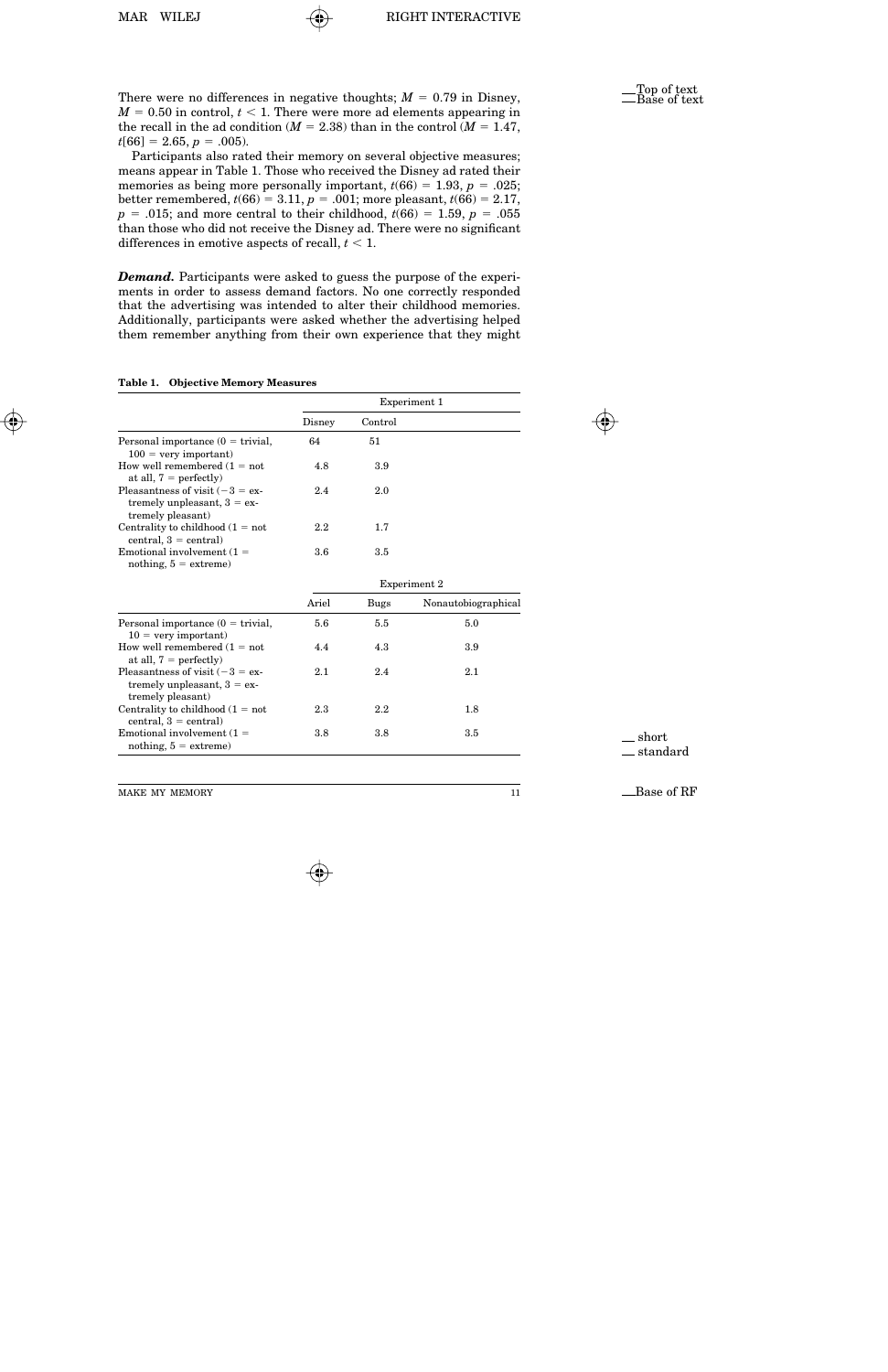not otherwise have been able to remember. Forty-one participants who received the Disney ad said "no"; 5 said "yes." They were also asked if the ad they saw for Disney made them remember their experience to be different than it really was. For instance, did the ad make them remember having a positive experience when in fact it was very negative? Forty-three participants said "no," and only 3 said "yes."

#### **Discussion**

The purpose of this study was to determine whether an autobiographical ad could make consumers more confident that they had experienced an advertised-suggested event as a child. It was found that autobiographical advertising can indeed induce this effect. The participants became more confident that they had shaken hands with a TV character after viewing the advertising than if they had not received that retrieval cue.

Figure 3 depicts three routes that could be happening as participants recalled the shaking-hands event, adapted from Haber and Haber (1996). Route 1 represents those who rated the shaking-hands experience high on both the LEI pre- and posttests; in other words, they did not need the ad to retrieve that memory, and those people were not included in the LEI analysis for that reason. Routes 2 and 3 are the most interesting with respect to the role autobiographical advertising has on cuing past experiences, for both routes represent those individuals that increased on the LEI test after receiving the Disney ad. The paradox of offering a retrieval cue is that it can help access both true and false memories (Spiegel, 1997). As Garry et al. (1996) note in their study of imagination inflation, some of the observed increases could be due to the ad providing an effective cue in surfacing a veridical memory. In other words, perhaps some participants at Week 1 forgot about shaking hands with Mickey and the ad helped surface that encounter. However, it is possible that the ad may have implanted that experience in consumers' minds.

It was impossible to determine whether in fact participants had ever shaken hands with Mickey Mouse, and thus is not clear whether Routes 2 or 3 were occurring. One way to determine this would be to get participants to remember an event that would have been impossible, for example, getting them to remember shaking hands with a character who became popular later, but did not exist at the time the participant would have been to a Disney park or, alternatively, feature a competitor's character (e.g., Warner Bros. Bugs Bunny), who would have never been in the park. If advertising leads people to claim an impossible experience, there would be evidence for the creation of false memories. This reasoning guided the design of Experiment 2.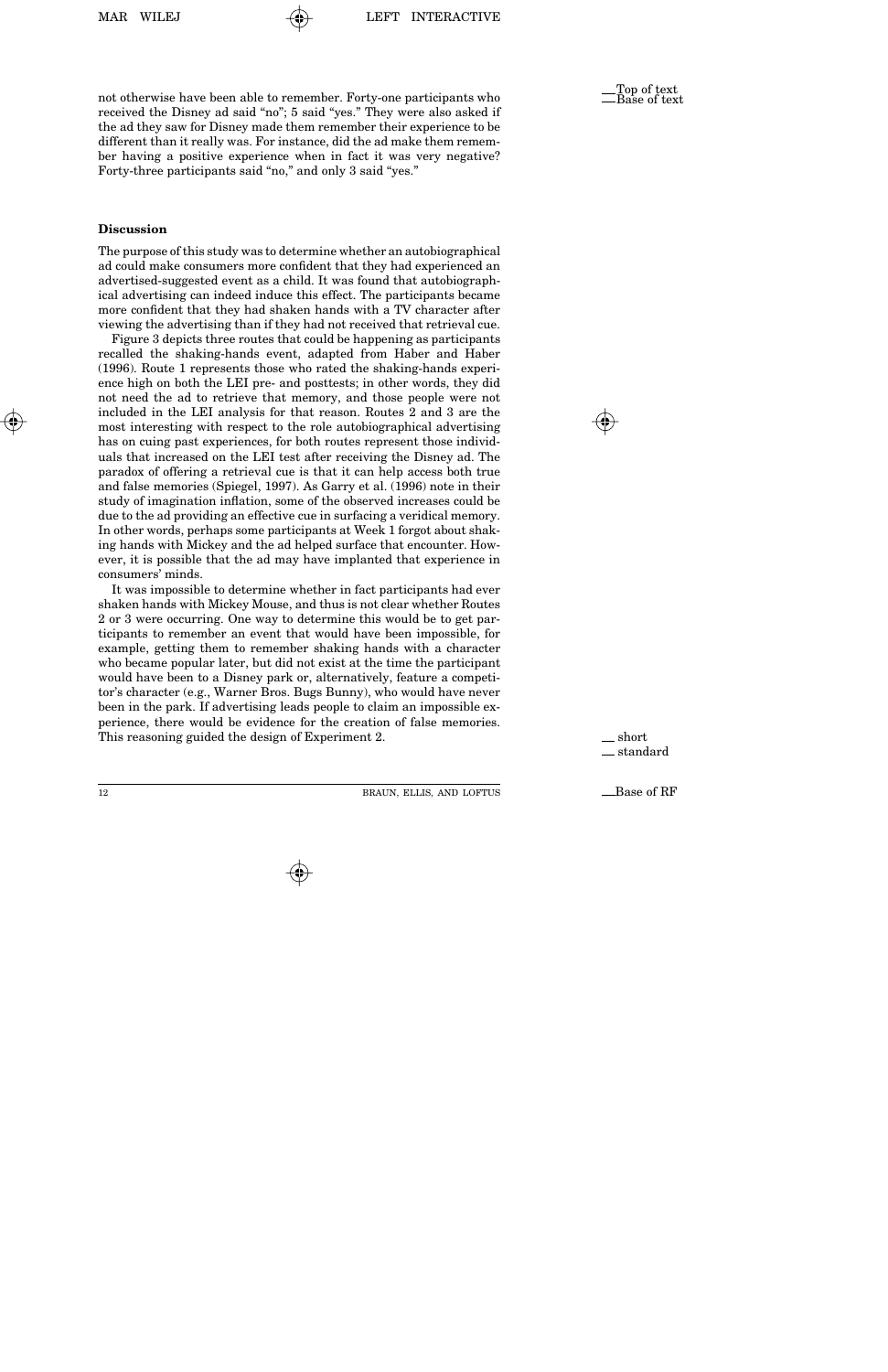

**Figure 3.** Routes to memory retrieval.

# **EXPERIMENT 2**

The purpose of this experiment was to determine whether false information in advertising about childhood experiences at Disney could make consumers believe those events had happened to them. Two types of false information were tested within the same ad format as used in Experiment 1: In one ad it was suggested that they had shaken hands with Bugs Bunny (a Warner Bros. character); in another ad it was suggested they had shaken hands with Ariel, the Little Mermaid (a Disney character not yet introduced at the critical childhood time period, before the age of 10). Bugs, meanwhile, was around during participants' child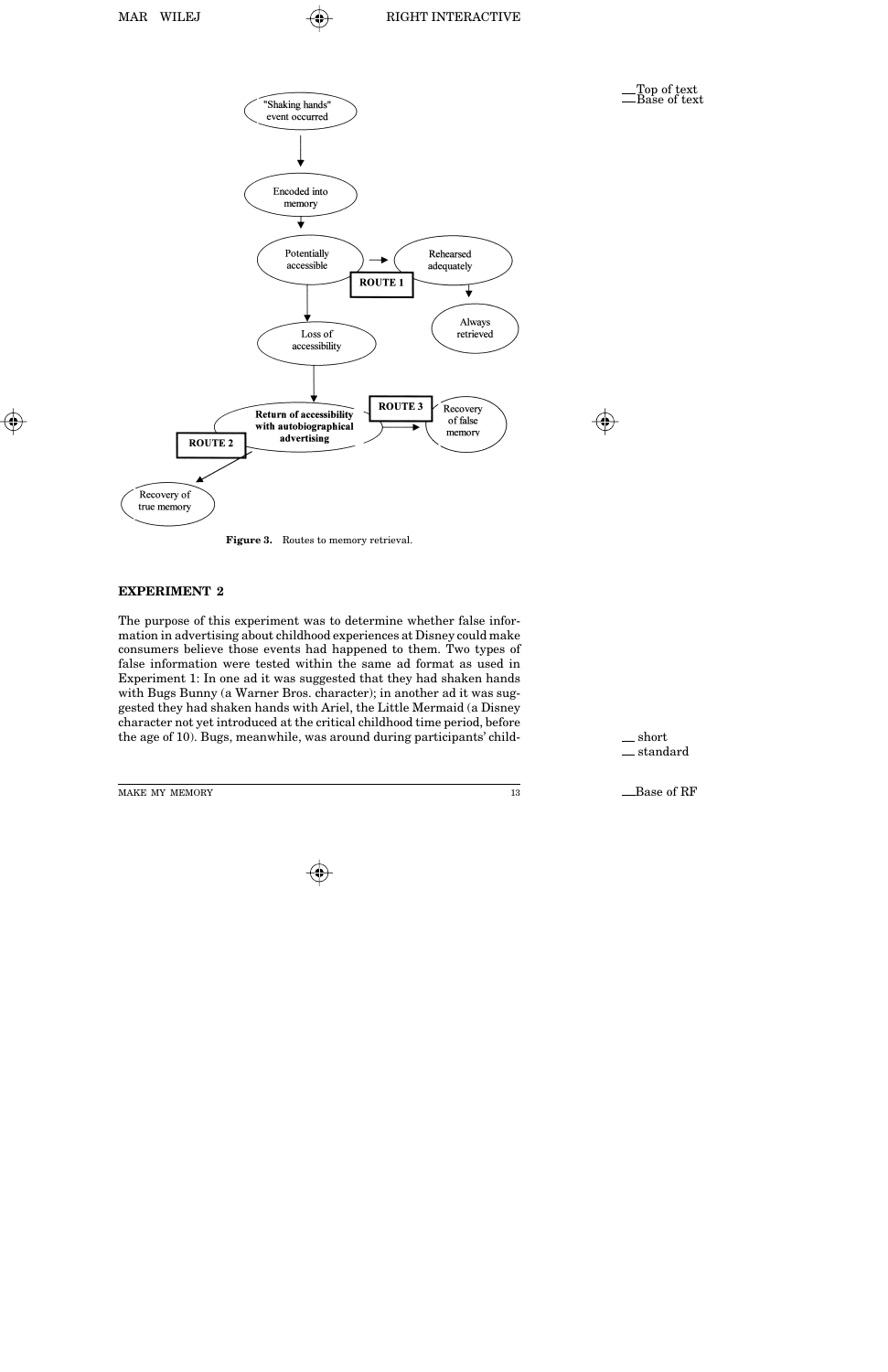hood but would have never have been at a Disney resort. A nonautobiographical Disney ad served as a control group in order to investigate whether it is the autobiographical nature of the ad that is influencing consumers' past or the mere Disney mention that is triggering the results.1 The nonautobiographical ad was more informational in nature (Puto & Wells, 1983), focusing on a new ride being offered at the park and providing information about how to order park tickets via the Web at a discount price.

### **Method**

*Subjects.* The participants were 167 (104 female, 63 male) psychology undergraduates at a western university who received credit for their involvement.2

*Materials and Procedure.* The same basic procedure from Experiment 1 was followed, with some adaptations. Participants took the first LEI during a mass-testing situation and indicated whether or not they would be interested in participating in an upcoming ad study. Those who said "yes" were contacted and were assigned to one of the three ad conditions. Some screening occurred: Those who had visited Six Flags were eliminated to reduce a possible source-confusion error (Bugs Bunny does make an appearance at that park).

The target LEI measure was modified to "shaking hands with a cartoon character in a theme park" with a 10-point scale anchored by "definitely did not happen"/"definitely did happen." The Disney World focus was changed to Disneyland because of the higher likelihood that the students would have visited that California resort. All dependent measures were converted to numbered scales instead of the 100-mm line marks used in Experiment 1. The discrete numbering system simplified analysis.

The advertising measures were also the same as Experiment 1, but were measured on an 8-point scale, with higher values indicating greater liking or involvement. A few measures were added to determine whether in fact the false information had become a part of participants' childhood memories. The participants were asked to indicate with what confidence they had seen some characters at the park (with Bugs and Ariel being the target items buried within a set of other characters) and then to specifically remember what characters they had actually shaken hands with (again Bugs and Ariel were buried within a list). Specifically,

<sup>1</sup>The researchers felt it was important to have all groups imagine the Disney experience to see what effect the autobiographical referencing had by just mentioning the Disney name, as other researchers have found spontaneous activation of autobiographical memories in the presence of advertising (Baumgartner et al., 1992).

<sup>2</sup>Differences in cell sizes in reported tests result from some participants skipping over measures. This did not occur frequently nor in an uneven distribution across conditions.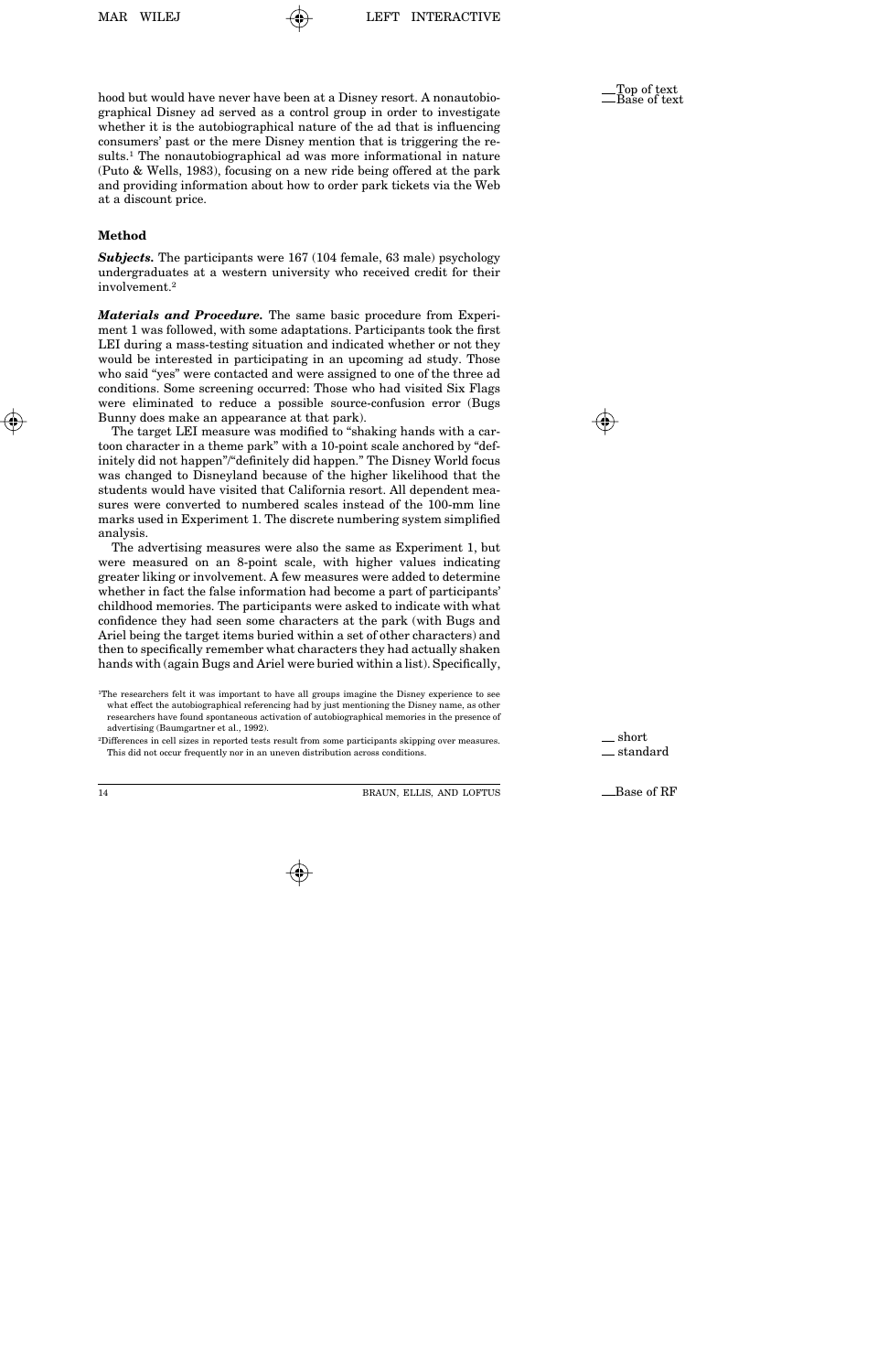they were asked to indicate their confidence that they had met the following characters, with Bugs appearing third and Ariel appearing fifth on a list of eight characters, and to put an "X" in front of characters they had actually met in person (e.g., shaking their hand); the Bugs and Ariel placement was the same on this list of eight characters.

# **Results**

*Autobiographical Effects of Advertising.* The two autobiographical ads were more involving for participants, scoring higher than the nonautobiographical Disney ad on the Wells *R* scale index, formed as in Experiment 1 except that the scale now ranged from 1 to 8, with lower scores indicating less involvement. Means follow: 5.2 for the Ariel, 5.1 for the Bugs, 3.8 for the nonautobiographical Disney ad; a *t*-test comparison showed the two autobiographical ads were significantly higher than the nonautobiographical ad,  $t(165) = 4.3, p < .0001$ .<sup>3</sup>

The ad attitude/rating index showed no significant difference across the groups; the new range for attitude scale was 1 to 8, with lower values indicating less-favorable attitudes. Means follow:  $M = 5.9$  Ariel,  $M =$  $5.8 \text{ Bugs}, M = 5.5 \text{ nonautobiographical Disney}, F < 1. \text{ Therefore, the}$ Wells index can better differentiate types of advertising that influence memories than traditional ad-attitude measures.

**Imagination Inflation.** Recall that participants indicated how likely the target event, shaking hands with a cartoon character at a theme park, happened to them before the age of 10, on a 10-point scale, where  $1 -$  "definitely did not happen" and  $10 -$  "definitely did happen." They filled out the life-events inventory twice, once during the mass testing, and then again in a subsequent session. The discrete numbering scale allowed for a more precise segmentation than Experiment 1. Those who had indicated the event was unlikely to have happened to them (scoring 1–5 on the initial test) were eliminated, which left 106 participants (34 Ariel, 36 Bugs, 34 nonautobiographical ad condition). The interest was in determining if those individuals who had rated the event as being relatively unlikely would increase their confidence it had happened to them after seeing the false autobiographical suggestions in the advertising. Figure 4 depicts those individuals from each group and the direction of movement on the target LEI item, "shaking hands." All groups showed a tendency to increase but it was more pronounced in the con-

<sup>3</sup>Because the interest was in the difference between autobiographical and nonautobiographical advertising effects, the two autobiographical groups were combined after finding no significant difference between them in order to assess if they were different from the other type of ad. Another way to analyze this would be to run an ANOVA on the three groups and do post-hoc comparisons. This was done as well, with similar results. For simplicity, only the *t*-test results are reported. In these *t* tests pooled variance was used, and when directionality was predicted, one-tailed *p* values were reported. This technique was used throughout Experiment 2.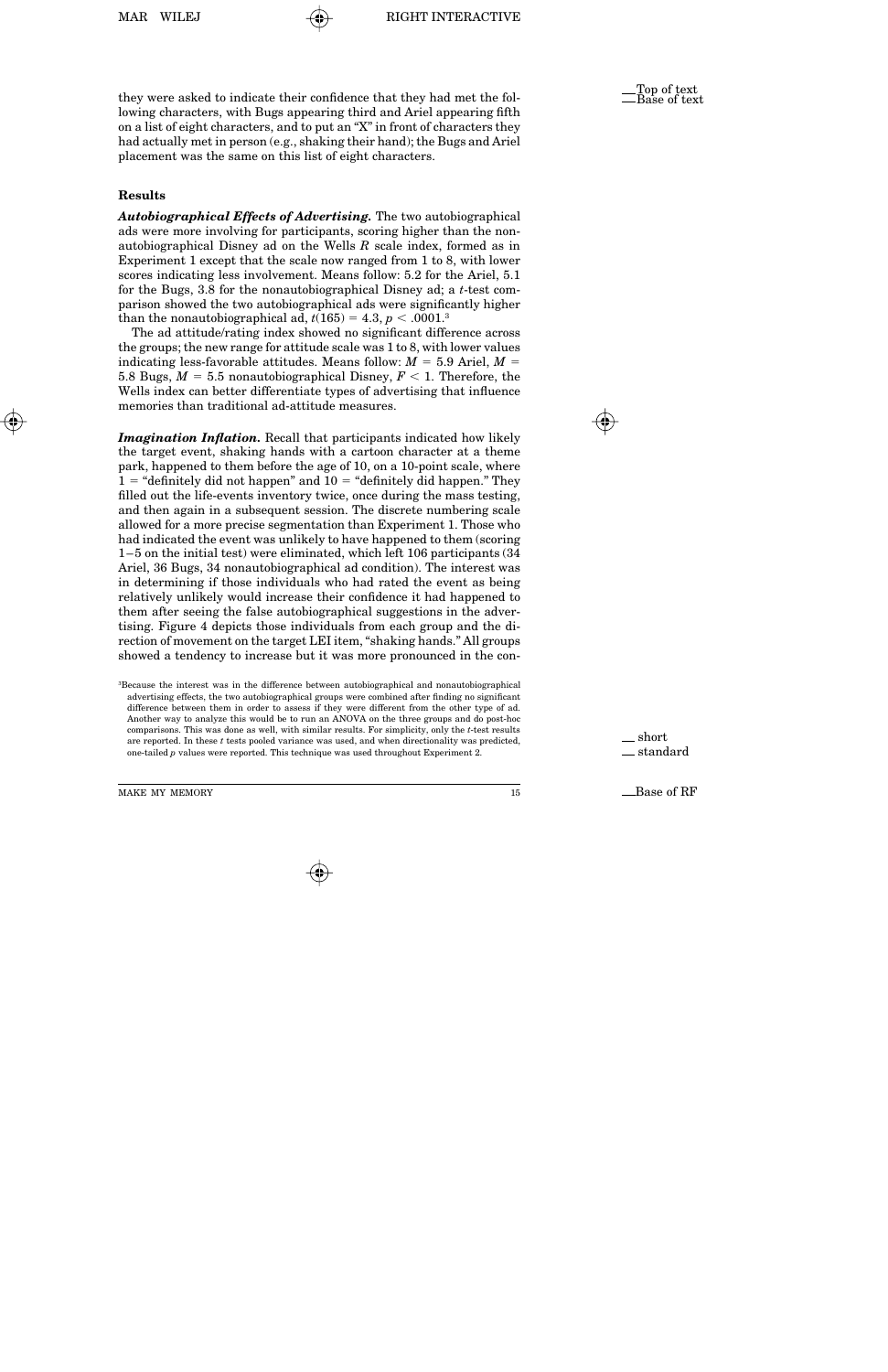

**Figure 4.** Experiment 2: Change in LEI "shaking hands."

ditions that received an autobiographical ad—76% in the Ariel condition, 78% in Bugs, and 62% in the nonautobiographical condition— the autobiographical groups being significantly more likely at  $\chi^2(1, N = 106)$  $= 2.5, p = .05$ . Mean movement on the LEI was also compared across groups,  $M = 4.8$  for Ariel, 5.1 for Bugs, 3.8 for nonautobiographical Disney. Participants in the autobiographical ad conditions displayed significantly greater movement in their confidence that they had shaken hands than their nonautobiographical counterparts;  $t(104) = 1.95$ ,  $p = .05$ .

As found in Experiment 1, the Wells *R* scale was more correlated with the change in LEI than the ad attitude scale,  $r = 0.2$  Wells,  $r = -.1$  ad attitude.

**Disney Memory.** All participants were asked to write about and rate their memory of their childhood experience at Disney; 46 in the Ariel condition, 56 in the Bugs condition, and 46 in the nonautobiographical condition did so. Those that received the autobiographical ads reported better clarity in their memories,  $t(109) = 2.07$ ,  $p = .02$ ; more emotional content,  $t(111) = 1.64$ ,  $p = .05$ ; more centrality of memory to childhood,  $t(121) = 2.26$ ,  $p = .01$ ; and more importance to their childhood,  $t(110)$  $= 1.76$ ,  $p = .04$ . There was no significant difference on pleasurable memories between conditions. Means appear in the bottom of Table 1.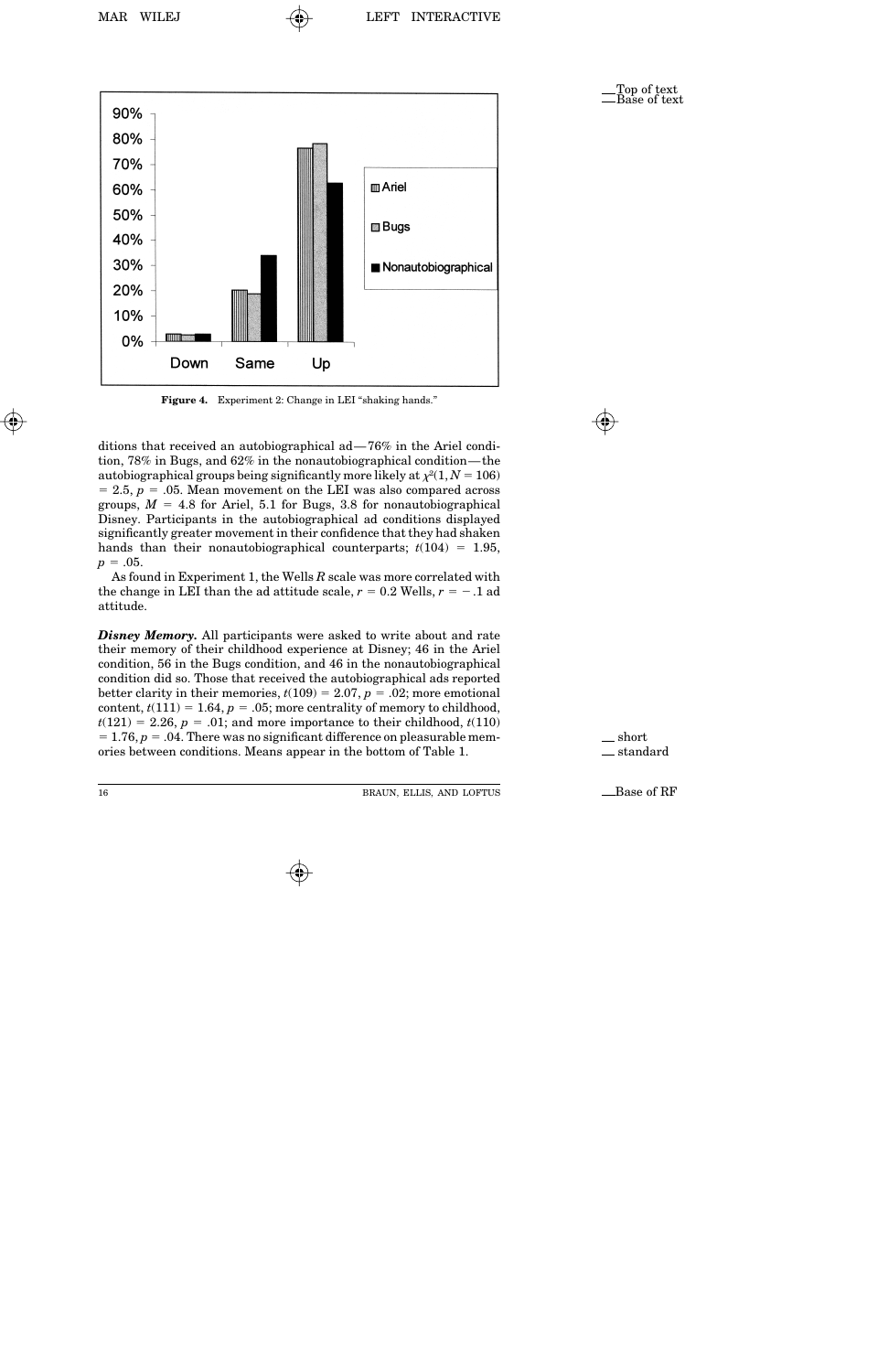*False Memory.* Participants were asked more directly about specific images (false ones) that may have happened on their childhood visit to the park. The interest was whether they would report greater confidence in having met or remembering shaking hands with either Ariel or Bugs if they received those respective ads. They were first asked to indicate confidence that they had met several characters at the park on a scale of 1 to 7, anchored by "not very confident" and "very confident." Confidence in meeting Bugs was  $M = 2.7$  for the Bugs group,  $M = 2.1$  for Ariel,  $M = 2.2$  for the nonautobiographical Disney ad. A *t*-test comparison found the Bugs group to be more confident than the other groups that they had met him,  $t(114) = 1.67$ ,  $p = .04$ . Participants were also asked whether they remembered specifically shaking hands with Bugs at the park as a child, 16% in the Bugs condition remembered doing so, compared to 7% in the Ariel group, and 7% in the nonautobiographical group. A comparison between the Bugs and other-ad conditions was significant, 16% versus 7%,  $\chi^2(1, N = 131) = 2.6$ ,  $p = .05$ . In contrast, there was no significant difference between the Ariel-exposed group and other ad conditions on confidence they had met Ariel at the park, *M* 1.3 for Ariel,  $M = 1.8$  for Bugs,  $M = 1.3$  for nonautobiographical Disney. However, there was a greater tendency for the subjects to believe they had shaken hands with Ariel as a child if they received the false ad: 7% of those in the Ariel condition remembered shaking her hand compared to 0% in the Bugs condition, and 4% in the nonautobiographical Disney condition; a comparison between the Ariel and other-ad groups was significant at  $\chi^2(1, N = 131) = 3.49, p = .03.$ 

# **Discussion**

The main finding of this experiment is that featuring impossible events in autobiographical advertising can cause people to believe they had experienced the events. For example, 16% of people claimed that they shook hands with Bugs after receiving the false Bugs ad; 7% said they remembered meeting Ariel, a character that had not yet been introduced, after seeing an ad suggesting all children meet her at the park. Neither character would have been at the park during the participants' childhood, demonstrating that autobiographical ads can alter memories of the past. As found in Experiment 1, imagination inflation occurred, where people became more confident that the ad-suggested event had happened to them when they were children.

The Bugs ad was more effective in inducing this memory change. This could be because Bugs is a better-known character, and thus easier for participants to imagine during the ad exposure. For instance, in their study of imagining's effect on prediction of future actions, Sherman, Cialdini, Schwartzman, and Reynolds (1985) found that easier-to-imagine illnesses were judged as more likely to occur. Goff and Roediger (1998) found that as the number of imaginings of false experiences in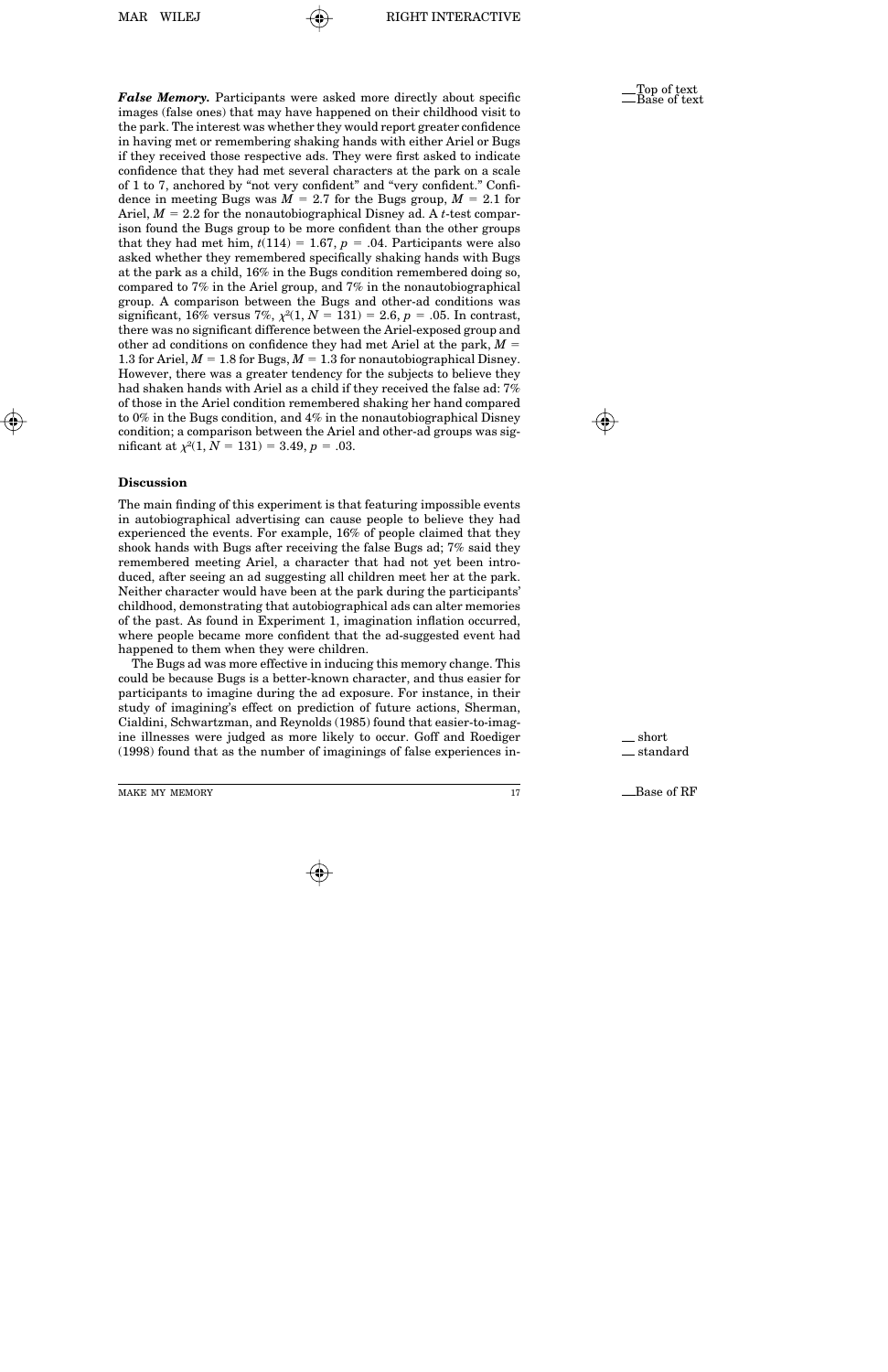creased, so did the reported memories of participating in these events. Perhaps if participants had received several cues indicating the false characters were associated with Disney, there would be a higher reporting of impossible memories. There is some evidence to suggest this might be the case: There was a relationship observed between confidence in having met Bugs and memory of the shaking-hands experience, which was missing in the Ariel condition. This participant seemed to accept the Bugs ad, despite her initial feeling that it was incorrect:

The first thing that went through my mind when looking at the ad was "why is Bugs Bunny on a Disneyland ad... isn't he a Warner Bros. character?" I'm still confused about whether he is or not, but oh well . . .

The advertising may make an event seem more plausible and help consumers develop (or amend) a script for the childhood experience, two factors thought to be important in generating a false memory (Pezdek, Finger, & Hodge, 1997).

#### **GENERAL DISCUSSION**

The two studies provide empirical evidence for autobiographical advertising's influence on how consumers remember their past. Specifically, it was found that autobiographically focused advertising can make events (even impossible ones) seem more likely to have happened to consumers as children. In Experiment 1 it was found that an autobiographical ad increased consumers' confidence that they had shaken hands with Mickey Mouse in a before-age-10 visit to the park. There was no way to determine whether the ad had activated a true memory or created a new, false one. Experiment 2 found an increase in confidence that participants had experienced the ad-suggested scenario, but, in addition, found them more likely to believe they had met characters at the park who would not have been at Disney during their childhood.

The idea that autobiographical advertising can influence how consumers remember their past is a timely issue. Manufacturers like Ovaltine™, Alka Seltzer™, Maxwell House™, and Shake-n-Bake™ have begun to dig into their vaults from the 1950s and 60s to pull out nostalgic images from past advertising campaigns. Undeniably, such ads tap into some existing consumer memories from their childhood. Marketers had believed the process began and ended with the ads cuing actual past experiences, as Freud's general belief regarding the special status of the original memory has lingered.

But times are changing, and some marketers are beginning to realize that memories are constructive. Some have even benefited from the fact that their consumers' memories have been manufactured. Take, for ex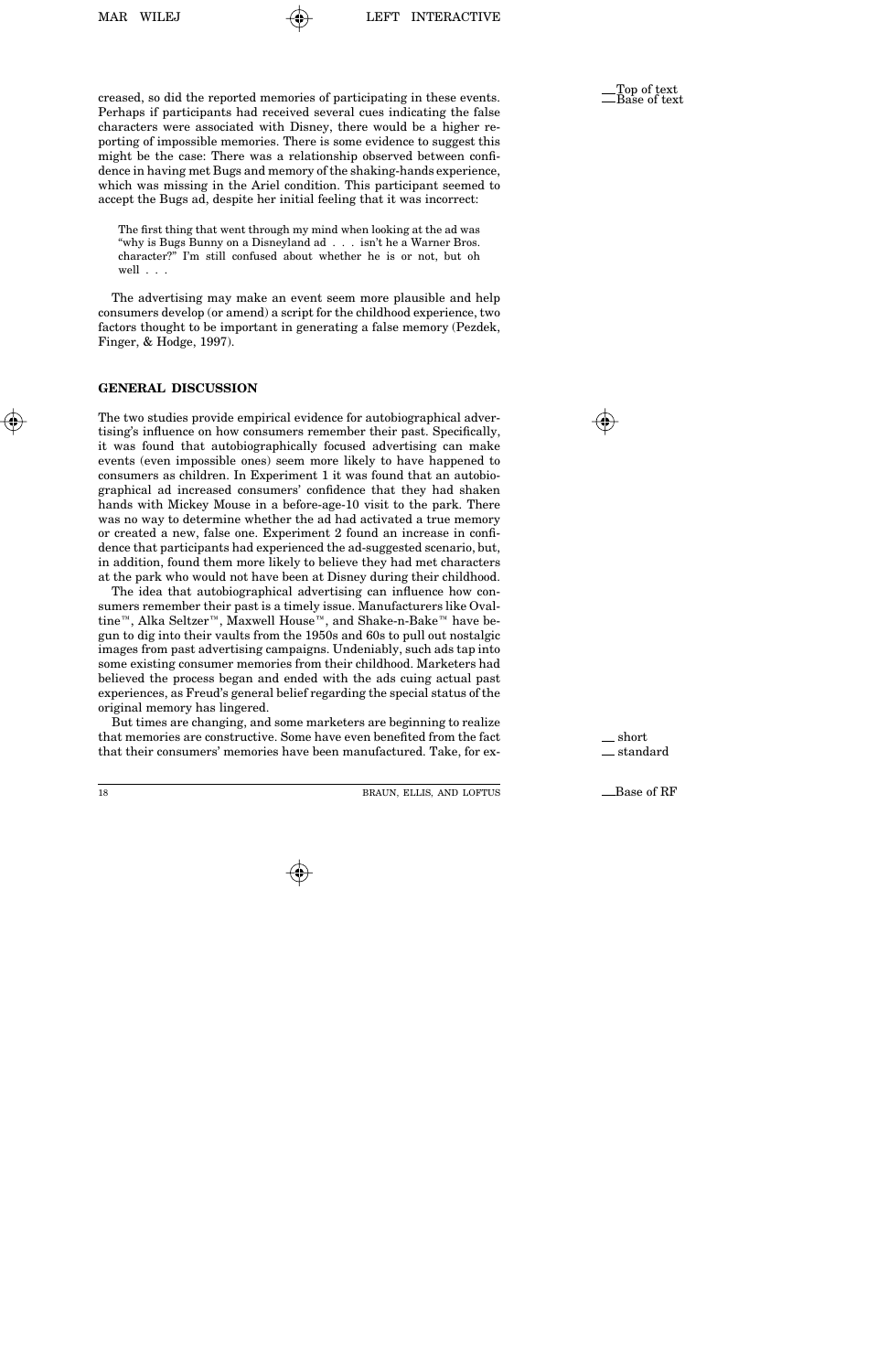ample, Stewart's root beer. They report many adults seem to remember growing up drinking Stewart's frosty root beer in bottles. This is impossible, because the company only began full-scale distribution 10 years ago, and prior to that only fountain drinks were available. It could be that glass bottles adorned with sayings like "original" "old-fashioned" and "since 1924" provide consumers the illusion of a past that they might have shared as a child. In fact, the vice president of Stewart's marketing swears he remembers drinking their soda after Little League games in an area where distribution was unlikely, but admits, "Memories are always better when they're embellished" (Prince, 2000).

Although there is no direct evidence Disney altered memories through their "Remember the Magic" campaign, the evidence collected here suggests it is at least possible. The power of memory alteration is that consumers are not aware they have been influenced. The feeling associated with remembering a past event, of "seeing" the event unfold in their mind's eye, provides one the belief that how it is recollected is how it happened. Participants held this belief about the permanence of memory; most indicated that the ad had little (or no effect) on their recollections. One participant wrote:

While I was reading it (the Disney ad) I was thinking that I have to take my children there someday because of the great memories that I have from there and probably always will have.

Most people are under the belief that memory is a permanent store and with hypnosis or other special techniques past information can be recovered (Loftus & Loftus, 1980).

Autobiographical advertising, like hypnosis, allows the consumer to become personally involved in the message. Consumers, for the most part, enjoy the trip back in memory, and the marketer benefits from the positive affect brought forth by their role as memory guide. As a guide, the marketers' message has consequences on what consumers ultimately remember. Those who received the advertising were more confident the childhood experiences suggested in the advertising had happened to them.

Marketers can use autobiographical referencing to re-establish a personal relationship with their consumers. These autobiographical recollections serve important social and personal functions for consumers. For example, one participant wrote:

It brought back memories indeed. I guess I thought the story-beginning was a bit cheesy but then I realize I do have to remember what the experience was like when I was younger. It made you want to run to a Walt Disney Resort, I must admit. It sounds like a lot of fun! The theme "Remember the Magic" I think really caters to all ages, even adults, who may have forgotten what the "magic" was like— take me, for instance!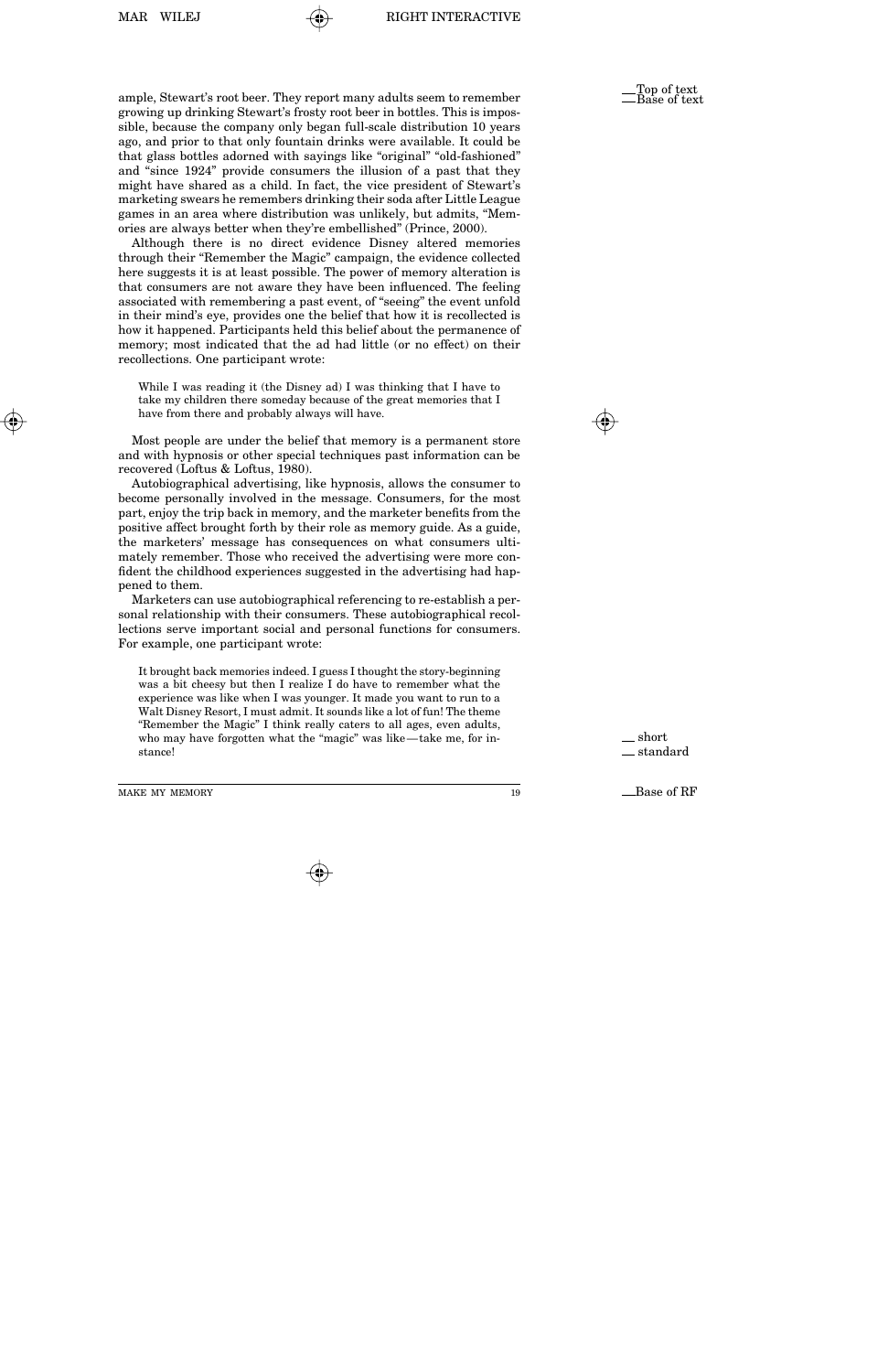Another discussed the social aspects of this remembering process, writing that the ad "reminds them of happy memories and encourages them to share with others." Marketers can benefit on two counts by being the memory guide: directly, by influencing the consumer's attitude and purchase intention, and indirectly, by activating positive word-ofmouth regarding the brand.

Remembering is often a social activity in which people come to some agreement about the past (Hyman et al., 1995) and it is much more likely to take place in the context of friends, family, or advertising than with psychotherapists. In some sense, life is a continual memory alteration experiment where memories continually are shaped by new incoming information (Hyman et al., 1995). This brings forth ethical considerations. Is it all right for marketers to knowingly manipulate consumers' past? On one hand, the alteration will occur whether or not that was the intent of the marketer. And, in most cases, the advertiser is unlikely to try to plant a negative memory, as has been the issue with false memories of childhood abuse. On the other hand, there are ways in which the marketer can enhance the likelihood consumer memories will be consistent with their advertising messages. At the very least, consumers ought to be aware of that power.

Autobiographical referencing is one way to influence consumers' recollections. The ads employed in these studies accomplished that by providing consumers the imagery tools with which to build their memory. According to Reconstructionist theorist Frederic Bartlett (1932), an image becomes the device for picking bits out of schemes (of existing knowledge) and organizing it in such a way that decreases the variability in the reconstruction of the past situation. Typical ad rating scales may not be effective in determining whether an ad will or will not be successful in bringing forth consumer memories. This research found another scale, Wells *R,* to be slightly better in assessing the potential elaborative effects.

### **LIMITATIONS AND FUTURE RESEARCH**

The subject pool was fairly homogeneous undergraduates. Generations exposed to similar media will become more homogeneous in the types of memories they recall. Different generations may have distinct time posts or markers that should be targeted for the Disney experience, for example, different characters or rides. Holbrook and Schindler (1996) find that there are critical periods for which particular experiences are imprinted and learning and affect are created for the brand or service. Childhood experiences may have been a critical period in the foundation of consumer's knowledge about Disney, though for other product categories different ages might be better suited for memory revision (e.g.,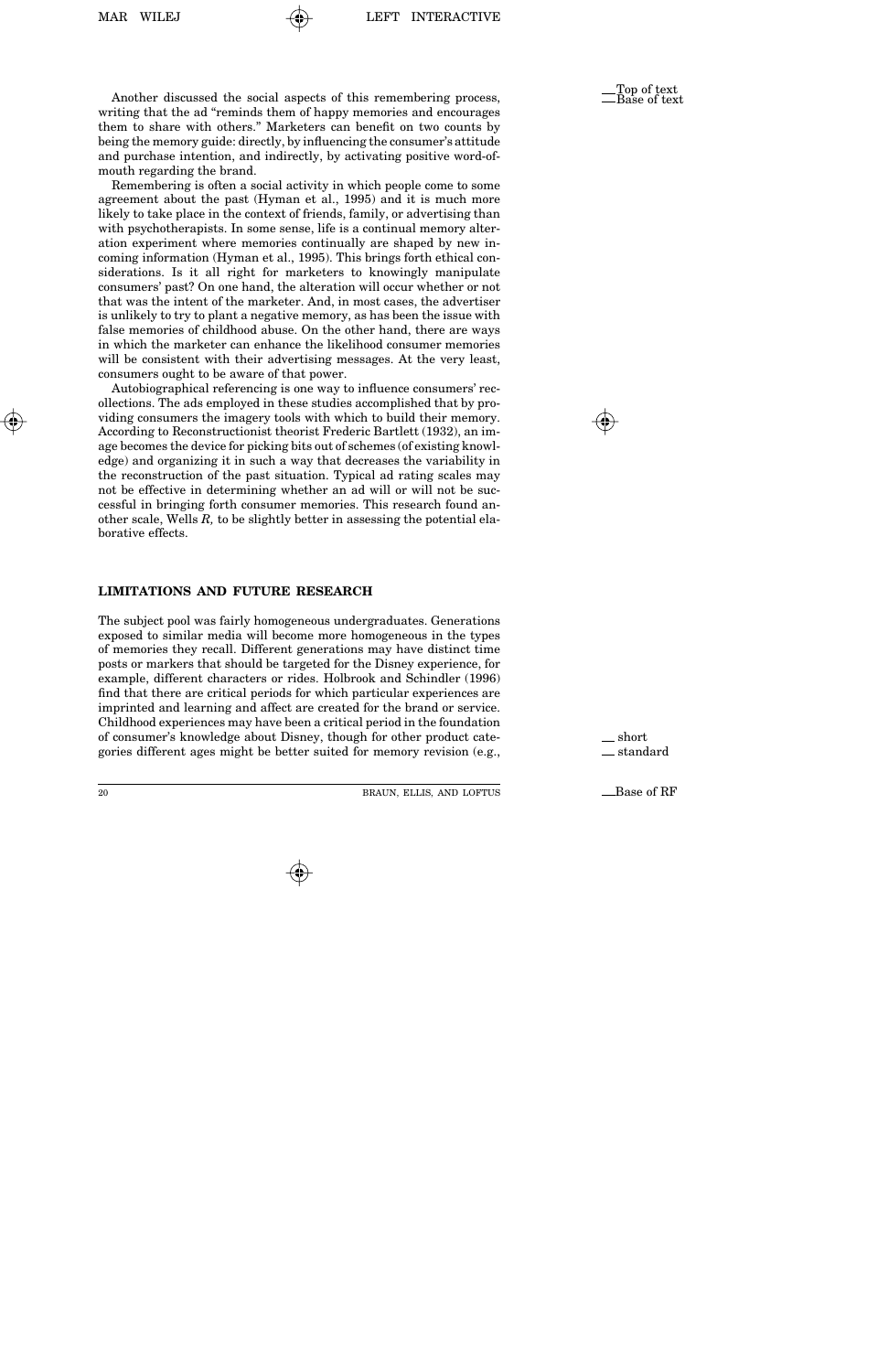drinking a particular beer in college). Future research should address which life periods should be targeted in autobiographical ads, depending on consumer age and product category.

The research environment also presents limitations. Participants were instructed to think about the advertising as it was presented to them. Such directed attention might not be representative of actual advertising exposures. Future research might vary the level of advertising exposure to determine how that influences the recollection process.

There are many opportunities for future investigations into this issue of memory alteration. For example, one avenue might look at what type of consumers are most likely to be influenced by autobiographical referencing. Forty-eight percent of the population is susceptible to hypnotic suggestion; these consumers might also be the ones most apt for brand memory distortion. The Disassociated Experience Scale (DES) has been fairly robust in capturing this effect (average *r* about 0.3).

Because Mickey Mouse is a well-known icon of Disney and is probably already a central part of consumer participants' script of visiting the park, the event of shaking hands may have been easier to imagine than with a lesser-known character (Ariel) or an unrelated character (Bugs). Not all participants in Experiment 2 easily accepted the false suggestion, as this participant wrote:

Well first off I notice that Bugs Bunny is a Warner Bros. character rather than Walt Disney so in essence I feel a sense of false advertising here from the Disney company.

Previous work on false memories finds that very similar characters, for example, Mickey Mouse and Minnie, are easily substituted for one another in memory (Loftus, 1997). The participants had only one advertising exposure to associate these newer characters with Disney. It is quite possible that this research underestimates the true effects that autobiographical advertising has on shaping consumers' pasts because in the marketplace consumers may see the ads several times.

#### **REFERENCES**

- Ainsworth, M. D. (1985, Spring). Patterns of attachment. Clinical Psychologist, 38, 27 – 29.
- Anderson, S. J., & Conway, M. A. (1993). Investigating the structure of autobiographical memories. Journal of Experimental Psychology: Learning, Memory, & Cognition, 19, 1178-1196.

Bartlett, F. C. (1932). Remembering. Cambridge: Cambridge University Press.

Baumgartner, H., Sujan, M., & Bettman, J. R. (1992). Autobiographical memories, affect and consumer information processing. Journal of Consumer Psychology, 1, 53 – 82.

Belli, R. F., & Loftus, E. F. (1996). The pliability of autobiographical memory: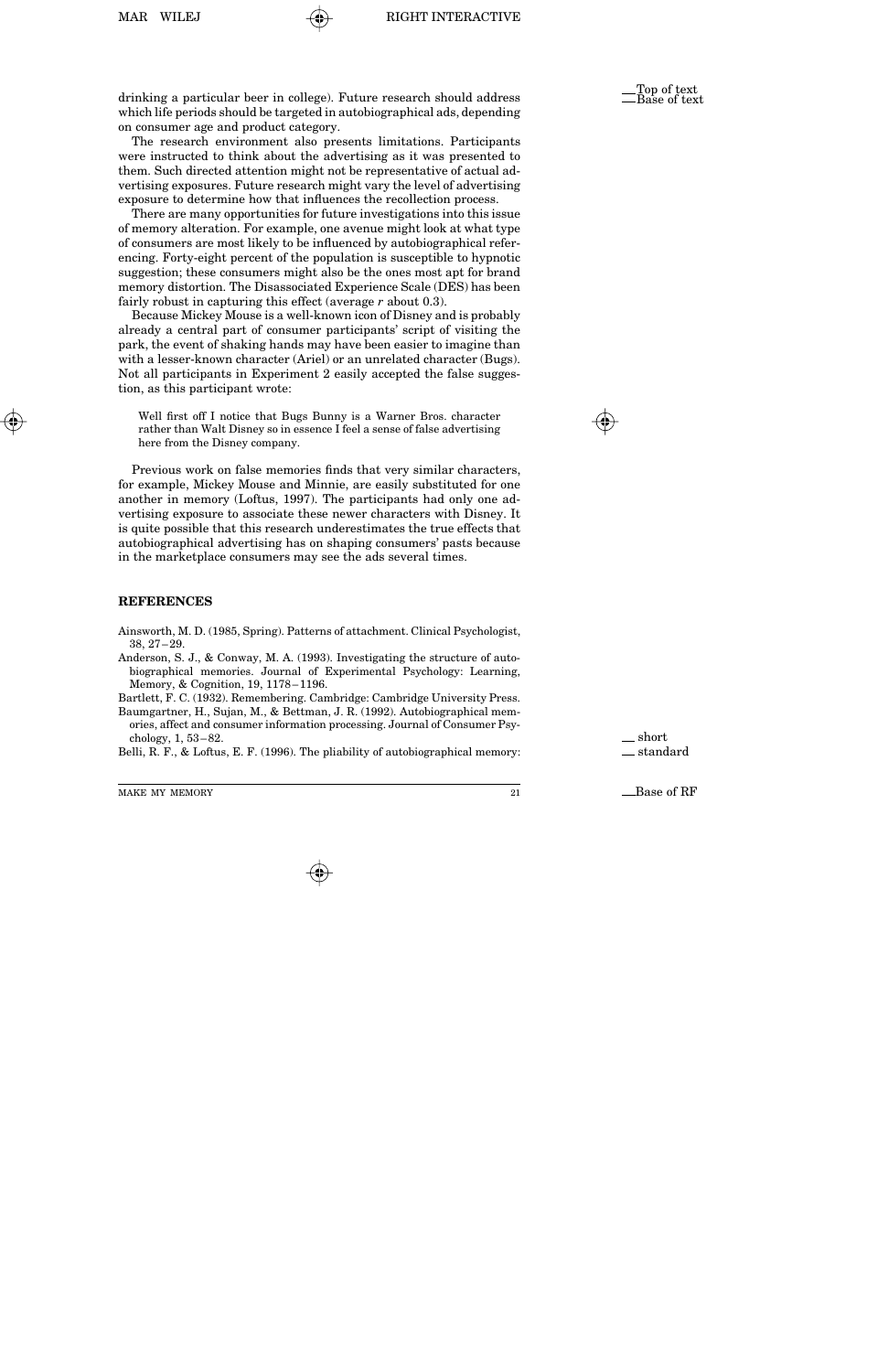Misinformation and the false memory problem. In D. C. Rubin (Ed.), Remembering our past: Studies in autobiographical memory (pp. 157 – 179).

- Boller, G. W. (1990). The vicissitudes of product experience: "Songs of our consuming selves" in drama ads. In M. E. Goldberg, G. J. Gorn, & R. W. Pollay (Eds.), Advances in consumer research (Vol. 17, pp. 621 – 625).
- Braun, K. A. (1999). Postexperience advertising effects on consumer memory. Journal of Consumer Research, 25, 319 – 334.
- Bruner, J. (1986). Actual minds, possible worlds. Cambridge, MA: Harvard University Press.
- Garry, M., Manning, C. G., Loftus, E. F., & Sherman, S. J. (1996). Imagination inflation: Imagining a childhood event inflates confidence that it occurred. Psychonomic Bulletin & Review, 3, 208 – 214.
- Goff, L. M., & Roediger, H. L. III. (1998). Imagination inflation for action events: Repeated imaginings lead to illusory recollections. Memory & Cognition, 26, 20 – 33.
- Haber, R. N., & Haber, L. (1996). Antecedent conditions and operational definitions for recovered memory effects. Psychonomics Society Convention, Chicago.
- Holbrook, M. B., & Schindler, R. M. (1996). Market segmentation based on age and attitude toward the past: Concepts, methods, and findings concerning nostalgic influences on customer tastes. Journal of Business Research, 37,  $27 - 39.$
- Hyman, I. E., Husband, T. H., & Billings, F. J. (1995). False memories of childhood experiences. Applied Cognitive Psychology, 9, 181-197.
- Hyman, I. E., & Pentland, J. (1996). The role of mental imagery in the creation of false childhood memories. Journal of Memory and Language, 35, 101 – 117.
- Johnson, M. K., Foley, M. A., Suengas, A. F., & Raye, C. L. (1988). Phenomenal characteristics of memories for perceived and imagined autobiographical events. Journal of Experimental Psychology: General, 117, 371 – 376.
- Krugman, H. E. (1967). The measurement of advertising involvement. Public Opinion Quarterly, 30, 349 – 356.
- Lindsay, D. S., & Read, J. D. (1994). Psychotherapy and memories of childhood sexual abuse: A cognitive perspective. Applied Cognitive Psychology, 8, 281 – 338.
- Loftus, E. F. (1997). Creating false memories. Scientific American, 277(3), 70 75.
- Loftus, E. F., & Ketcham, K. (1994). The myth of repressed memory. New York: St. Martin's Press.
- Loftus, E. F., & Loftus, G. R. (1980). On the permanence of stored information in the human brain. American Psychologist, 35, 409 – 420.
- Loftus, E. F., & Pickrell, J. E. (1995). The formulation of false memories. Psychiatric Annals, 25, 720 – 725.
- Marconi, J. (1996, October 21). Retro marketing helps brands gain new image. Marketing News, 30, p. 10.
- Neisser, U., & Fivush, R. (1994). The remembered self: Construction and accuracy in the self narrative. Cambridge: Cambridge University Press.
- Pezdek, K., Finger, K., & Hodge, D. (1997). Planting false childhood memories: The role of plausibility. Psychological Science, 8, 437 – 441.